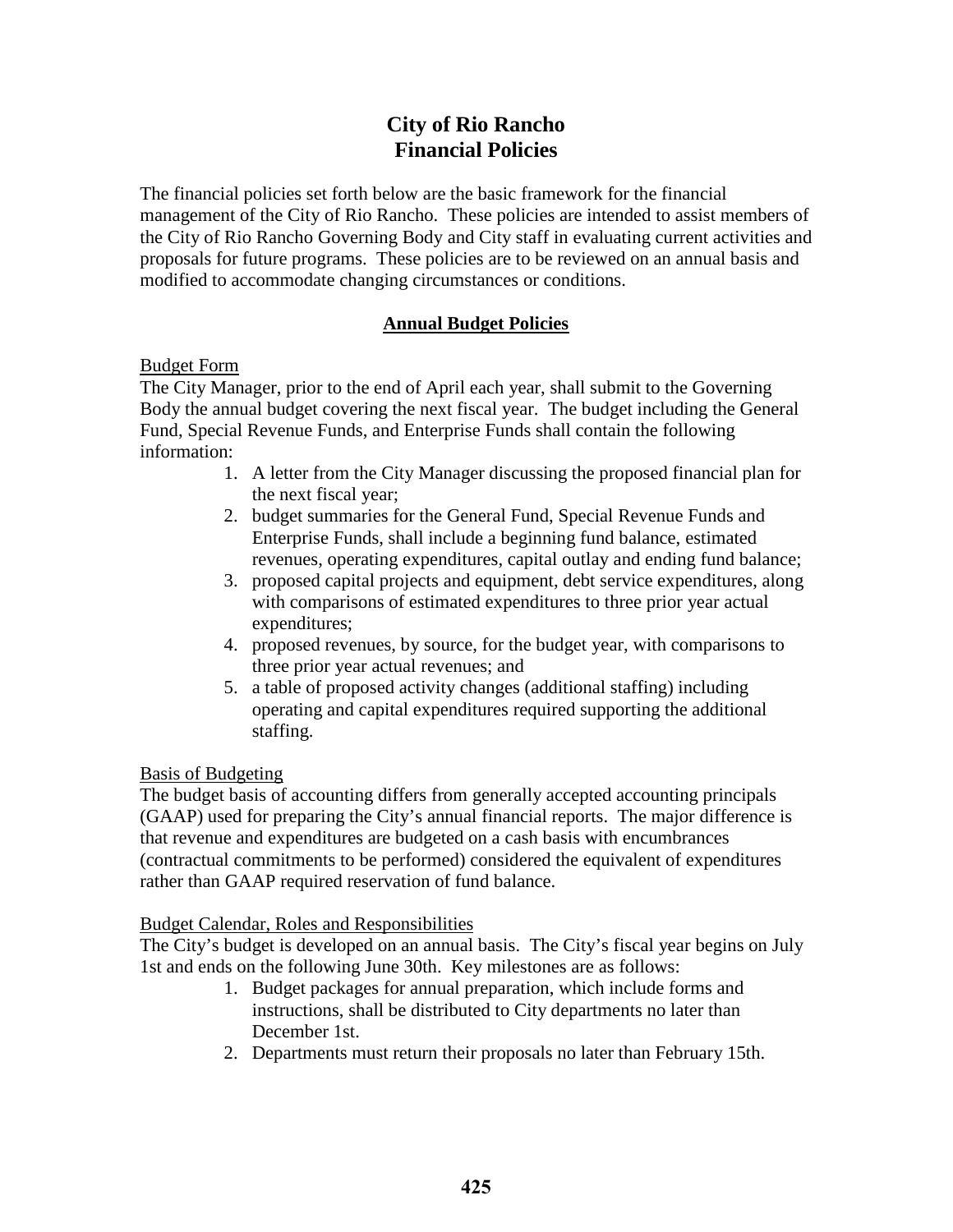- 3. The City Manager and representatives of the Financial Services Department review the department budget proposals, making any additions or deletions that are determined appropriate.
- written comments to the City Manager within ten days. The City Manager 4. The City Manager's recommended budget shall be submitted to the Mayor no later than April 15th. The Mayor reviews the budget and provides may or may not incorporate the comments into the recommended budget. The City Manager must give a written explanation to the Governing Body why any comment or recommendation was not included in the recommended budget.
- 5. The recommended budget must be submitted to the Governing Body no later than the first regularly scheduled meeting in May.
- budget is submitted by June 1st to the New Mexico Department of Finance 6. Following submission of the budget to the Governing Body, multiple budget hearings are scheduled. Two public hearings for citizen comments are held during the month of May. Following adoption by resolution, the and Administration to obtain interim approval.
- 7. At fiscal year-end cash positions are established. After which the Governing Body makes a final review and approves the final budget by resolution.

## Budget Control System

The Financial Services Director is responsible for maintaining a budgetary control system to ensure adherence to the adopted budget. On a quarterly basis, the Financial Services Director will prepare summary reports that compare actual revenues and expenditures to budgeted amounts. These reports are presented to the Governing Body to keep them informed of the City's operating performance. Monthly budget reports are distributed to and reviewed by the City Manager and Department Directors.

 budget or budget transfers. These changes to the budget are handled as follows: One aspect of budget control is the process for approving amendments to the operating

- 1. An increase in appropriations require approval by resolution of the Governing Body.
- resolution of the Governing Body. 2. Any single budget transfer that exceeds \$20,000 requires approval by
- 3. The City Manager has authority to approve budget transfers within a cost center not exceeding \$20,000 in the aggregate within a fiscal year.

## Balance Budget Definition

 All funds are required to be in balance. As such, total anticipated revenues must equal the sum of budgeted expenditures for each fund. Revenues are derived from four sources: current revenue charges; increases in existing revenue charges; new revenue sources; and unallocated reserves carried forward from prior years.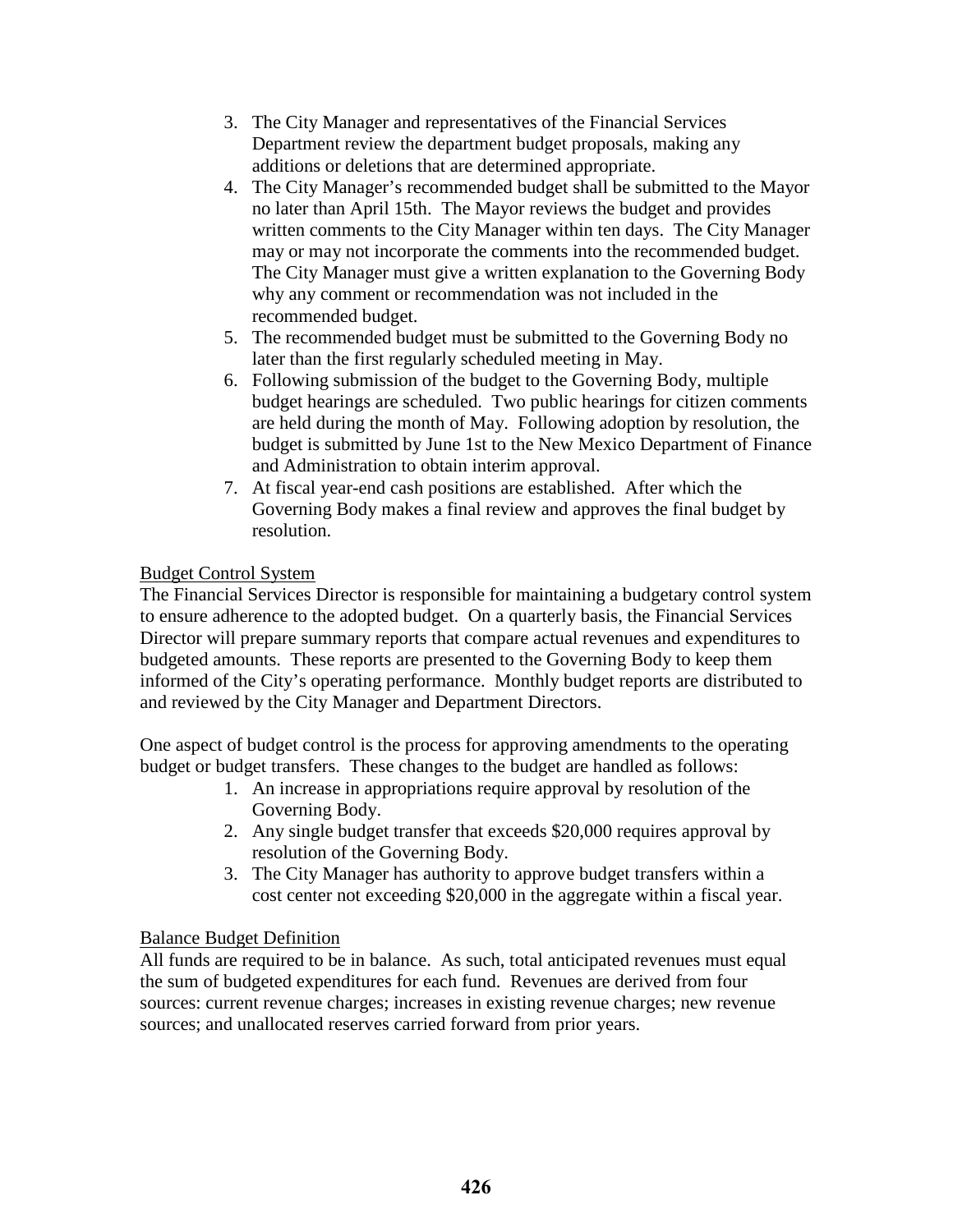Performance Measures

Where possible, the City will integrate performance measurement and productivity indicators in the City's published budget document.

### **Revenue Policies**

### Revenue Diversification and Stabilization

The City will strive to attain a diversified and stable revenue system to shelter it from short-run fluctuations in any one revenue source. However, State of New Mexico statutes force municipalities to rely heavily on gross receipts tax (GRT) as their primary revenue. Because it is highly influenced by local economic conditions, gross receipts tax revenue tends to be much more volatile than property tax. Property tax revenue is the second single largest revenue source.

To address this inherent volatility, the City will pursue strategies to promote economic development and diversification to strengthen its overall economic base. To this end, the Governing Body adopted a Comprehensive Economic Development Policy.

### One-Time Revenues and Unpredictable Revenues

The City will use one-time or unpredictable revenues for capital expenditures or for expenditures required by the revenue, and not subsidize recurring personnel, operational or maintenance costs.

### New Revenues

For any proposed additional revenue source the following criteria will be considered:

- 1. Community acceptability.
- 2. Competitiveness the revenue or tax burden of the City relative to neighboring communities.
- 3. Diversity the balance of revenue sources that can withstand changes in the business cycle.
- 4. Efficiency the cost of administering a tax or fee should bear a reasonable relation to revenues collected, and any new tax or fee should have minimal effect on private economic decisions.
- 5. Fairness the distribution of the City's revenue burden as measured by ability to pay, the benefits received, or the community's definition of the resident's fair share of the revenue burden.

### Revenue Estimates

 actual revenues falling short of budget estimates during the year and should avoid mid-In order to maintain a stable level of services, the City shall use a conservative, objective, and analytical approach when preparing revenue estimates. The process shall include analysis of probable economic changes and their impacts on revenues, historical collection rates, and trends in revenues. This approach should reduce the likelihood of year service reductions.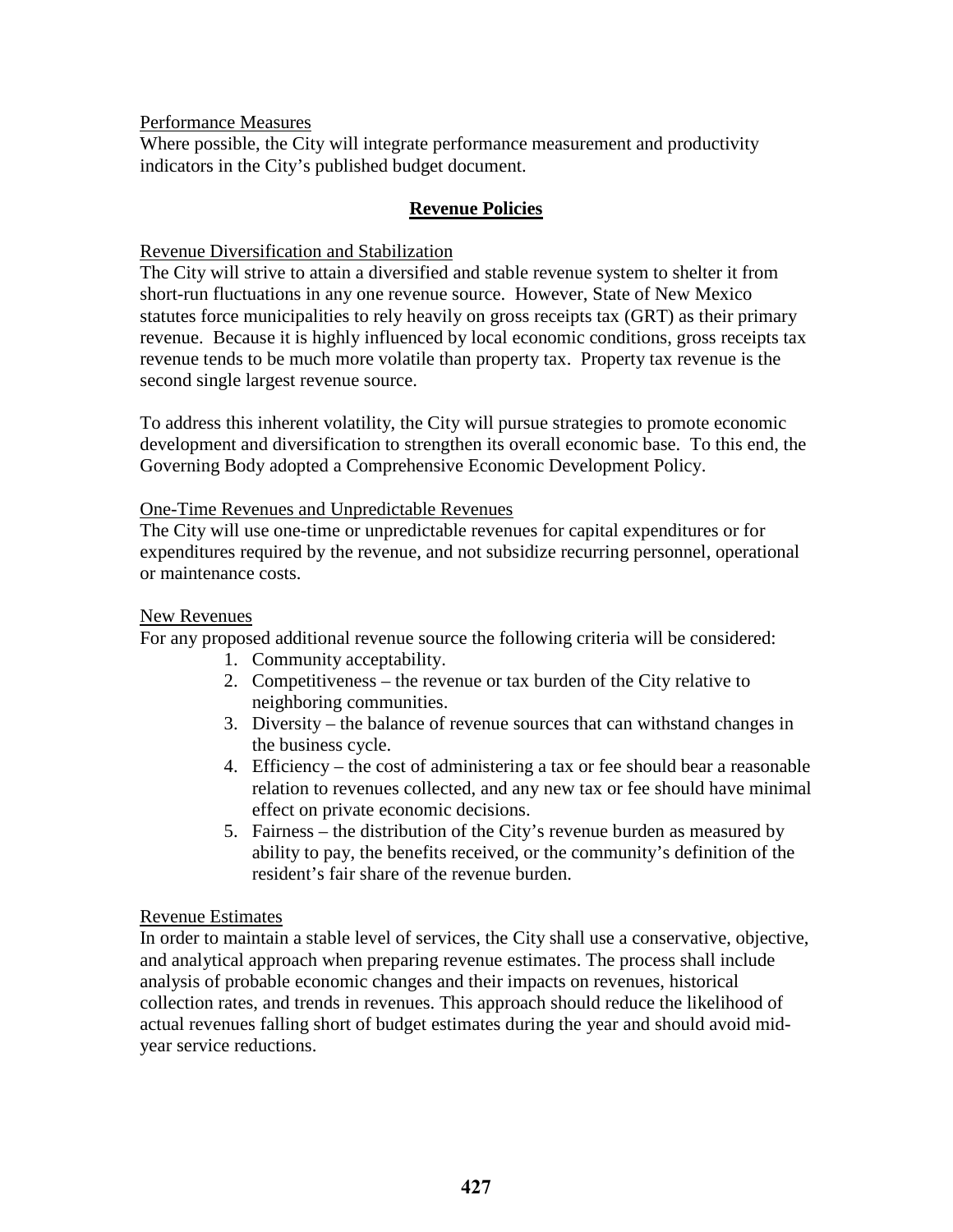## **User Fee Cost Recovery Goals**

### Ongoing Review

Fees will be reviewed and updated on an ongoing basis to ensure that they keep pace with changes in the cost-of-living as well as changes in methods or levels of service delivery.

 In implementing this goal, a comprehensive analysis of City costs and fees should be made at least every five years. In the interim, fees will be adjusted by annual changes in supplemental analysis whenever there have been significant changes in the method, level the Consumer Price Index. Fees may be adjusted during this interim period based on or cost of service delivery.

#### User Fee Cost Recovery Levels

In setting user fees and cost recovery levels, the following factors will be considered:

1. Community-Wide Versus Special Benefit.

 versus *special service* nature of the program or activity. The use of general-The level of user fee cost recovery should consider the *community-wide*  purpose revenues is appropriate for community-wide services, while user fees are appropriate for services that are of special benefit to easily identified individuals or groups.

2. Service Recipient versus Service Driver.

 For example, it could be argued that the applicant is not the beneficiary of the City's development review efforts: the community is the primary beneficiary. After considering community-wide versus special benefit of the service, the concept of *service recipient* versus *service driver* should also be considered. However, the applicant is the *driver* of development review costs, and as such, cost recovery from the applicant is appropriate.

3. Effect of Pricing on the Demand for Services.

 The level of cost recovery and related pricing of services can significantly services for which there is genuinely a market that is not overly stimulated by affect the demand and subsequent level of services provided. At full cost recovery, this has the specific advantage of ensuring that the City is providing artificially low prices. Conversely, high levels of cost recovery will negatively impact the delivery of services to lower income groups. This negative feature is especially pronounced, and works against public policy, if the services are specifically targeted to low income groups.

4. Feasibility of Collection and Recovery.

Although it may be determined that a high level of cost recovery may be appropriate for specific services, it may be impractical or too costly to establish a system to identify and charge the user. Accordingly, the feasibility of assessing and collecting charges should also be considered in developing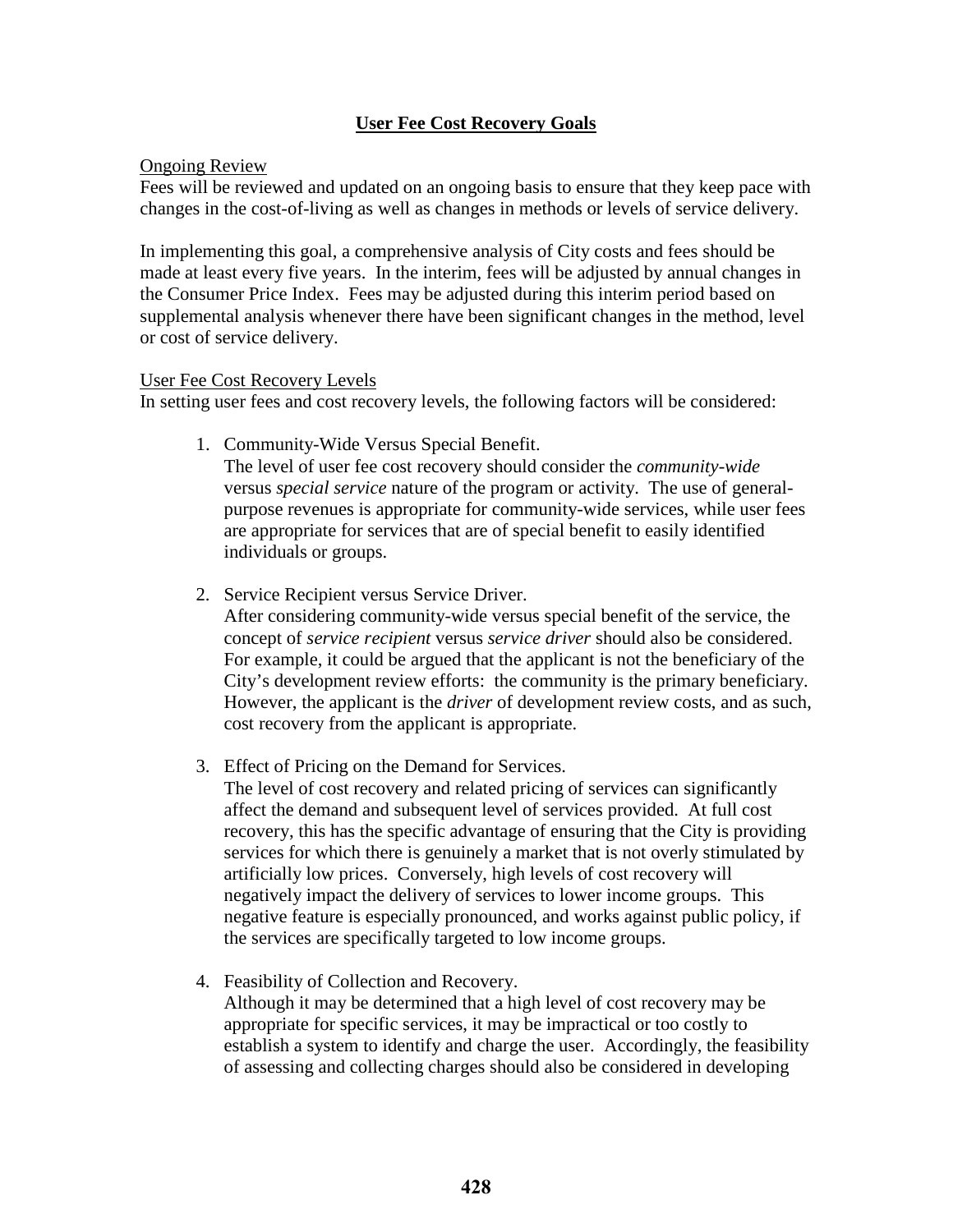user fees, especially if significant program costs are intended to be financed from that source.

## Factors Favoring Low Cost Recovery Levels

Very low cost recovery levels are appropriate under the following circumstances:

- 1. There is *no* intended relationship between the amount paid and the benefit received. Almost all "social service" programs fall into this category as it is *expected* that one group will subsidize another.
- 2. Collecting fees is not cost-effective or will significantly impact the efficient delivery of the service.
- safety (police and fire) emergency response services. Historically, access to 3. There is *no* intent to limit the use of (or entitlement to) the service. Again, most "social service" programs fit into this category as well as many public neighborhood and community parks would also fit into this category.
- 4. The service is non-recurring, generally delivered on a "peak demand" or emergency basis, cannot reasonably be planned for on an individual basis, and is not readily available from a private sector source. Many public safety services also fall into this category.
- 5. Collecting fees would discourage compliance with regulatory requirements adherence is primarily self-identified, and as such, failure to comply would not be readily detected by the City. Many small-scale licenses and permits might fall into this category.

### Factors Favoring High Cost Recovery Levels

The use of service charges as a major source of funding service levels is especially appropriate under the following circumstances:

- 1. The service is similar to services provided through the private sector.
- 2. Other private or public sector alternatives could or do exist for the delivery of the service.
- 3. For equity or demand management purposes, it is intended that there be direct relationship between the amount paid and the level and cost of the service received.
- 4. The use of the service is specifically discouraged. Police responses to disturbances or false alarms might fall into this category.
- 5. The service is regulatory in nature and voluntary compliance is not expected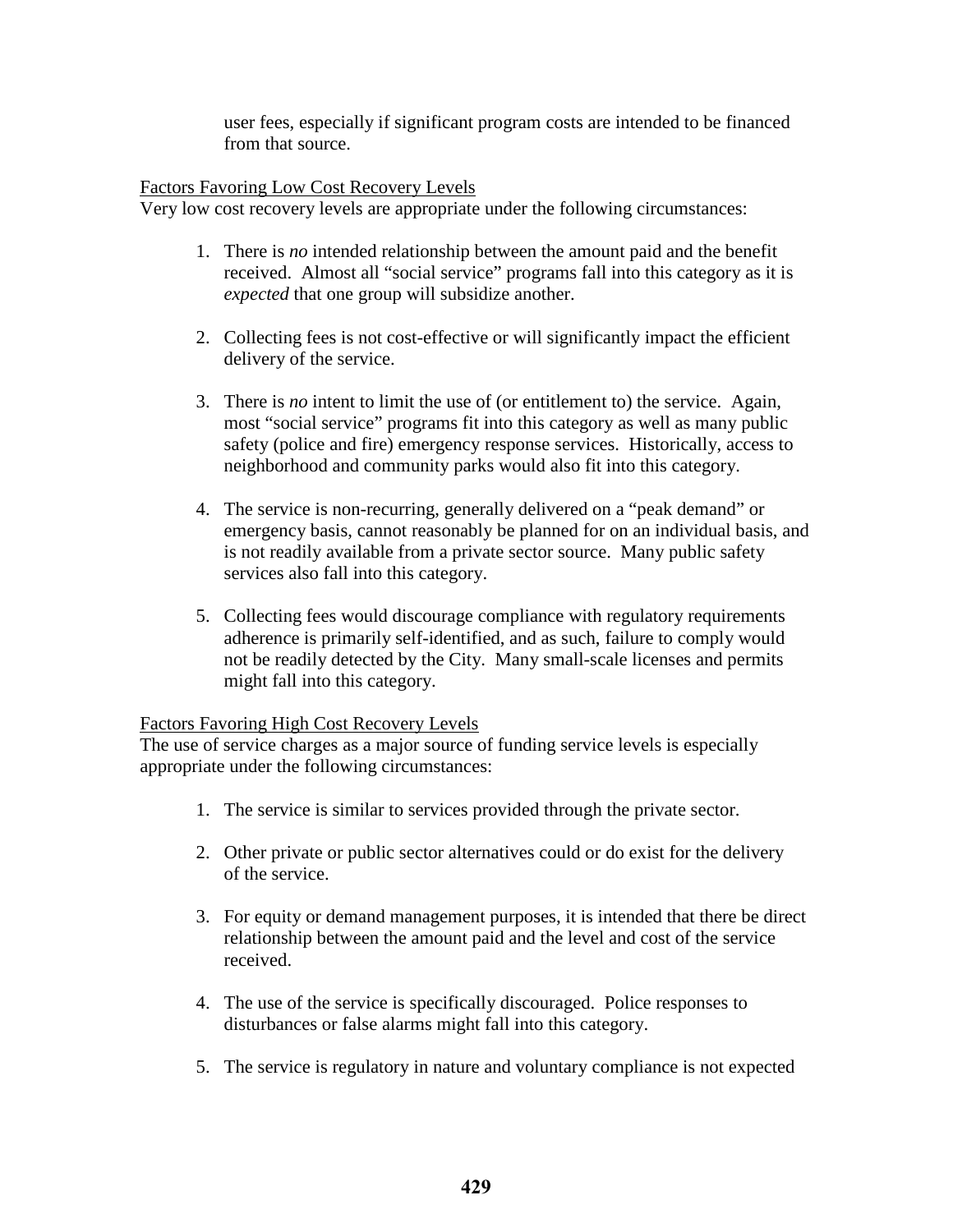to be the primary method of detecting failure to meet regulatory requirements. Building permit, plan checks and subdivision review fees for large project would fall into this category.

General Concepts Regarding the Use of Service Charges

The following general concepts will be used in developing and implementing service charges.

- 1. Revenues should not exceed the reasonable cost of providing the service.
- 2. Cost recovery goals should be based on the total cost of delivering the service, including direct costs, departmental administration costs, and organizationwide support costs such as accounting, personnel, data processing, vehicle maintenance and insurance.
- 3. The method of assessing and collecting fees should be as simple as possible in order to reduce the administrative cost of collection.
- 4. Rate structures should be sensitive to the "market" for similar services as well as to smaller, infrequent users of the service.
- 5. A unified approach should be used in determining cost recovery levels for Various programs based on the factors discussed above.

## Low Cost-Recovery Services

 low cost recovery goals. In selected circumstances, there may be specific activities Based on the criteria discussed above, the following types of service should have very within the broad scope of services provided that should have user charges associated with them. However, the primary source of funding for operation as a whole should be general-purpose revenues, not user fees.

- 1. Delivering public safety emergency response services such as police patrol services and fire suppression.
- 2. Maintaining and developing public facilities that are provided on a uniform, community-wide basis such as streets, parks and general-purpose buildings.
- 3. Providing social service programs and economic development activities.

## Recreation Programs

The following cost recovery policies apply to the City's recreation programs:

- 1. Cost recovery for activities directed to adults should be relatively high.
- 2. Cost recovery for activities directed to youth and seniors should be relatively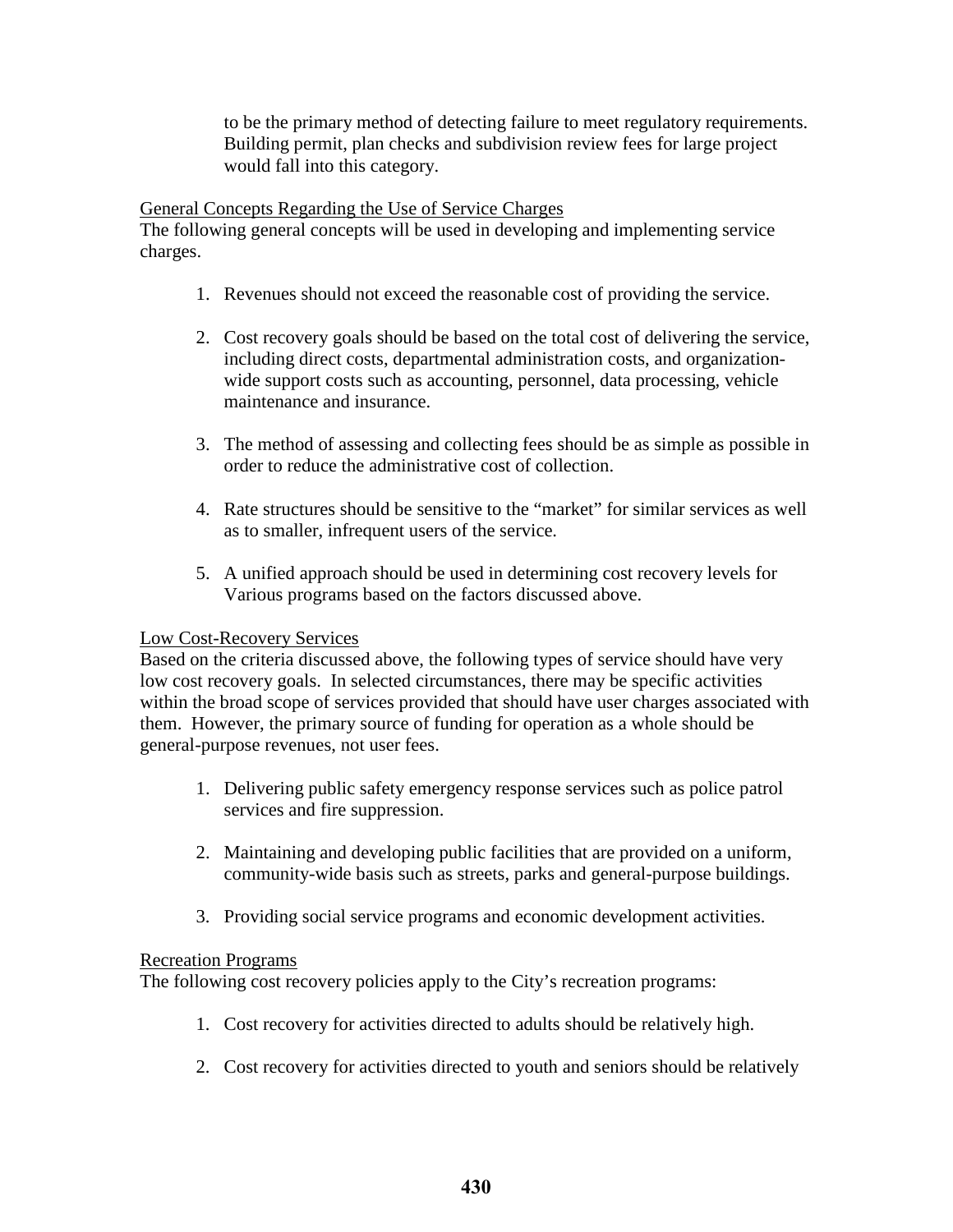desired program activities, and the cost of determining need may be greater than the cost of providing a uniform service fee structure to all participants. low. In those circumstances where services are similar to those provided in the private sector, cost recovery levels should be higher. Although ability to pay may not be a concern for all youth and senior participants, these are Further, there is a community-wide benefit in encouraging high-levels of participation in youth and senior recreation activities regardless of financial status.

3. Cost recovery goals for recreation activities are set as follows:

High-Range Cost Recovery Activities (60% to 100%)

- a. Classes (Adult and Youth)
- b. Adult athletics (volleyball, basketball softball, swimming)
- c. Facility rentals

Mid-Range Cost Recovery Activities (30% to 60%)

- d. Library room rentals
- e. Special events and other City sponsored events
- f. Youth baseball
- g. Youth basketball
- h. Swim lessons
- i. Outdoor facility and equipment rentals

Low-Range Cost Recovery Activities (0% to 30%)

- i. Public swim
- k. Special swim classes
- l. Youth programs
- m. Teen programs
- n. Senior programs
- 4. For cost recovery activities of less than 100%, there should be a differential rates between residents and non-residents. However, the Director of Parks, Recreation and Community Services is authorized to reduce or eliminate nonresident fee differentials when it can be demonstrated that:
	- a. The fee is reducing attendance.
	- b. And there are no appreciable expenditure savings from reduced attendance.
- 5. Charges will be assessed for use of rooms, pools, gymnasiums, ball fields, special-use areas, and recreation equipment for activities not sponsored or cosponsored by the City. Such charges will generally conform to the fee guidelines described above. However, the Director of Parks, Recreation and Community Services is authorized to charge fees that are closer to full cost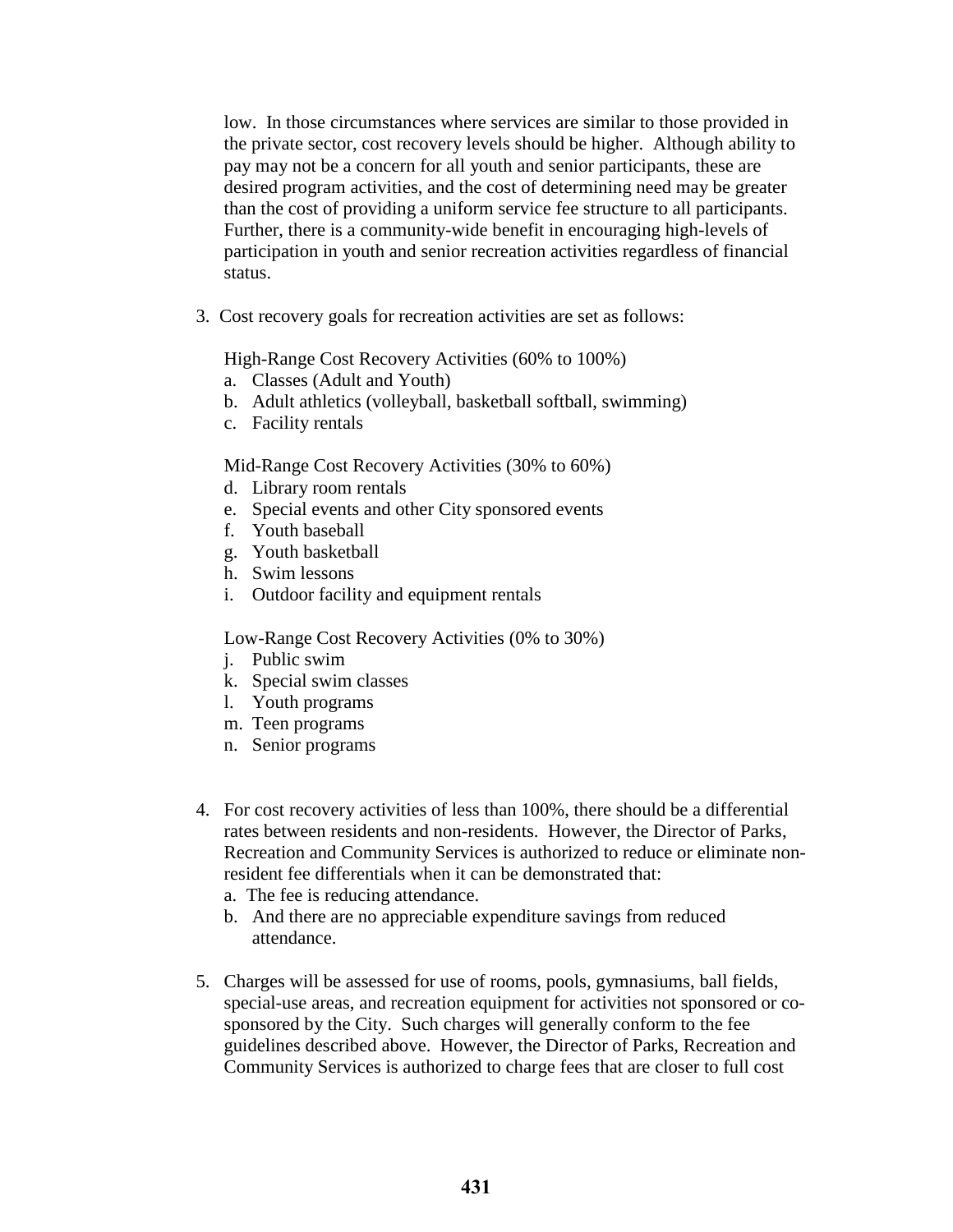recovery for facilities that are heavily used at peak times and include a majority of non-resident users.

- 6. A vendor charge of at least 10 percent of gross income will be assessed from individuals or organizations using City facilities for moneymaking activities.
- 7. Director of Parks, Recreation and Community Services is authorized to offer reduced fees such as introductory rates, family discounts and coupon discounts on pilot basis (not to exceed 18 months) to promote new recreation programs or resurrect existing ones.
- 8. The Parks, Recreation and Community Services Department will consider waiving fees only when the City Manager determines in writing that an undue hardship exists.

## Comparability With Other Communities

In setting user fees, the City will consider fees charged by other agencies in accordance with the following criteria:

- 1. Surveying the comparability of the City's fees to other communities provides useful background information in setting fees for several reasons.
	- a. They reflect the "market" for these fees and can assist in assessing the reasonableness of Rio Rancho' fees.
	- b. If prudently analyzed, they can serve as a benchmark for how costeffectively Rio Rancho provides its services.
- City fees as there are many factors that affect how and why other 2. However, fee surveys should never be the sole or primary criteria in setting communities have set their fees at their levels. For example:
	- a. What level of cost recovery is their fee intended to achieve compared with our cost recovery objectives?
	- b. What costs have been considered in computing the fees?
	- c. When was the last time that their fees were comprehensively evaluated?
	- d. What level of service do they provide compared with our service or performance standards?
	- e. Is their rate structure significantly different than ours and what is it Intended to achieve?
- 3. These can be very difficult questions to address in fairly evaluating fees among different communities. As such, the comparability of our fees to other communities should be one factor among many that is considered in setting City fees.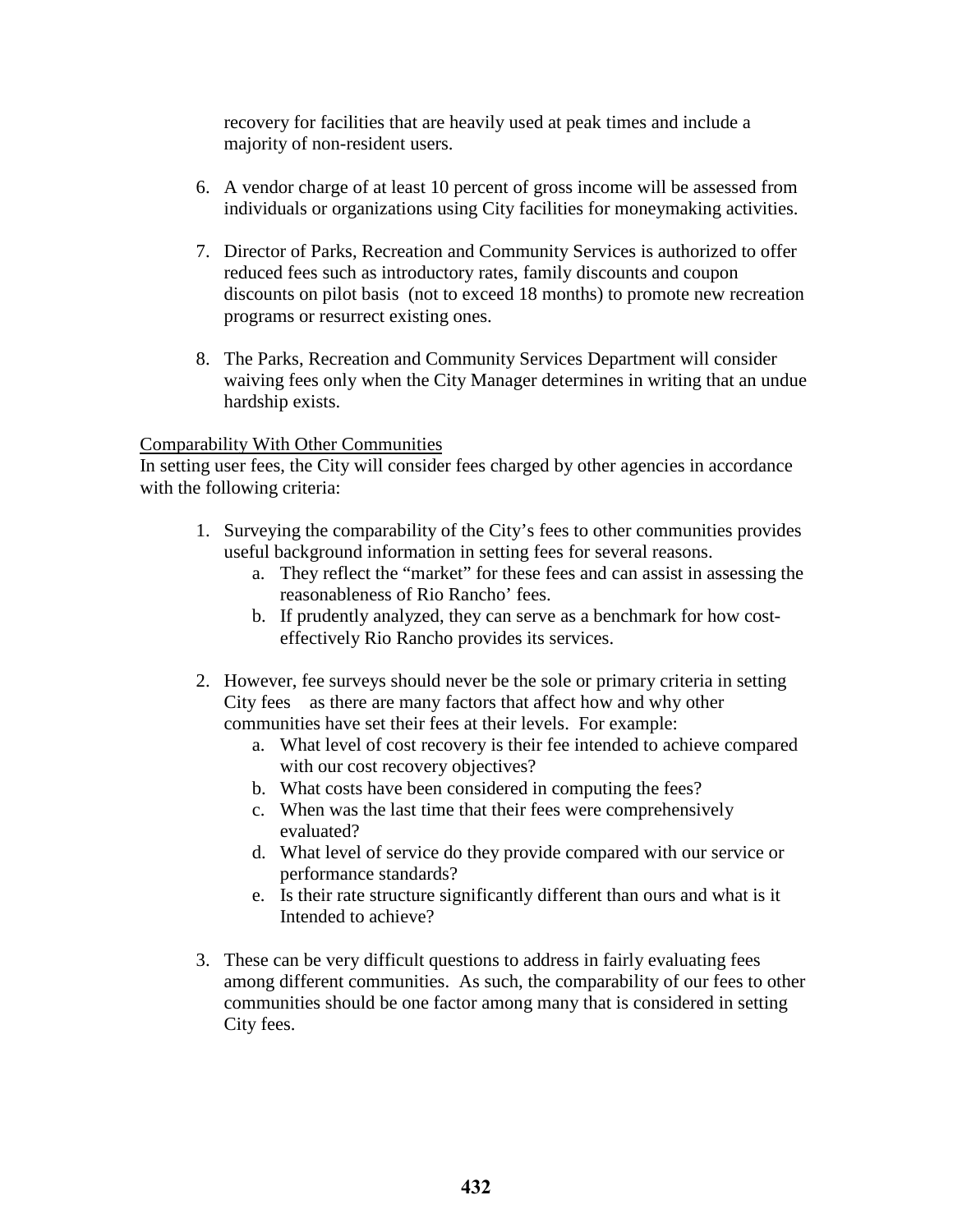## **Expenditure Policy**

The City will maintain a level of expenditures that will provide for the health, safety and welfare of the residents of the City of Rio Rancho.

Employee Efficiency The City will invest in technology and other efficiency tools to maximize staff productivity.

Maintenance of Capital Assets

Within the resources available each fiscal year, the City shall maintain capital assets and infrastructure at a sufficient level to protect the City's investment, to minimize future replacement and maintenance cost, and to continue service levels.

## **Fund Balance and Reserve Policy**

factor in external agencies' measurement of the City's financial strength. The City of Rio Rancho General Fund's principal revenue source, gross receipts tax, accounts for nearly 50 percent of general fund revenues. Gross receipts tax revenue tends to be volatile since it is impacted heavily by economic conditions. An adequate General Fund balance level is paramount to the overall financial management strategy and key

The City will strife to maintain a total General Fund balance of approximately fifteen percent (15%) and not greater than twenty-five percent (25%) of General Fund operating expenditures.

The New Mexico Department of Finance and Administration, Local Government Division regulations mandates that all municipalities maintain a minimum general fund balance of 1/12 or 8.3 percent of general fund operating expenditures. To ensure that the City meets this requirement, this amount shall be set up as a reserve for contingencies as part of the total fund balance.

## **Capital Improvement Plan**

The Capital Improvement Plan of the City is a long-term planning tool intended to allow for prioritization, financing coordination, and timely technical design and application of projects and programs to better serve the citizens of Rio Rancho.

- 1. The City's Capital Improvement Plan shall be a five-year plan and be updated annually.
- 2. The City shall maintain a balanced mix of financing for funding capital project, including pay-as-you-go, grants, and debt, without excessive reliance on any one source.
- 3. The City will coordinate development of the capital improvement budget with development of the operating budget. Future operating costs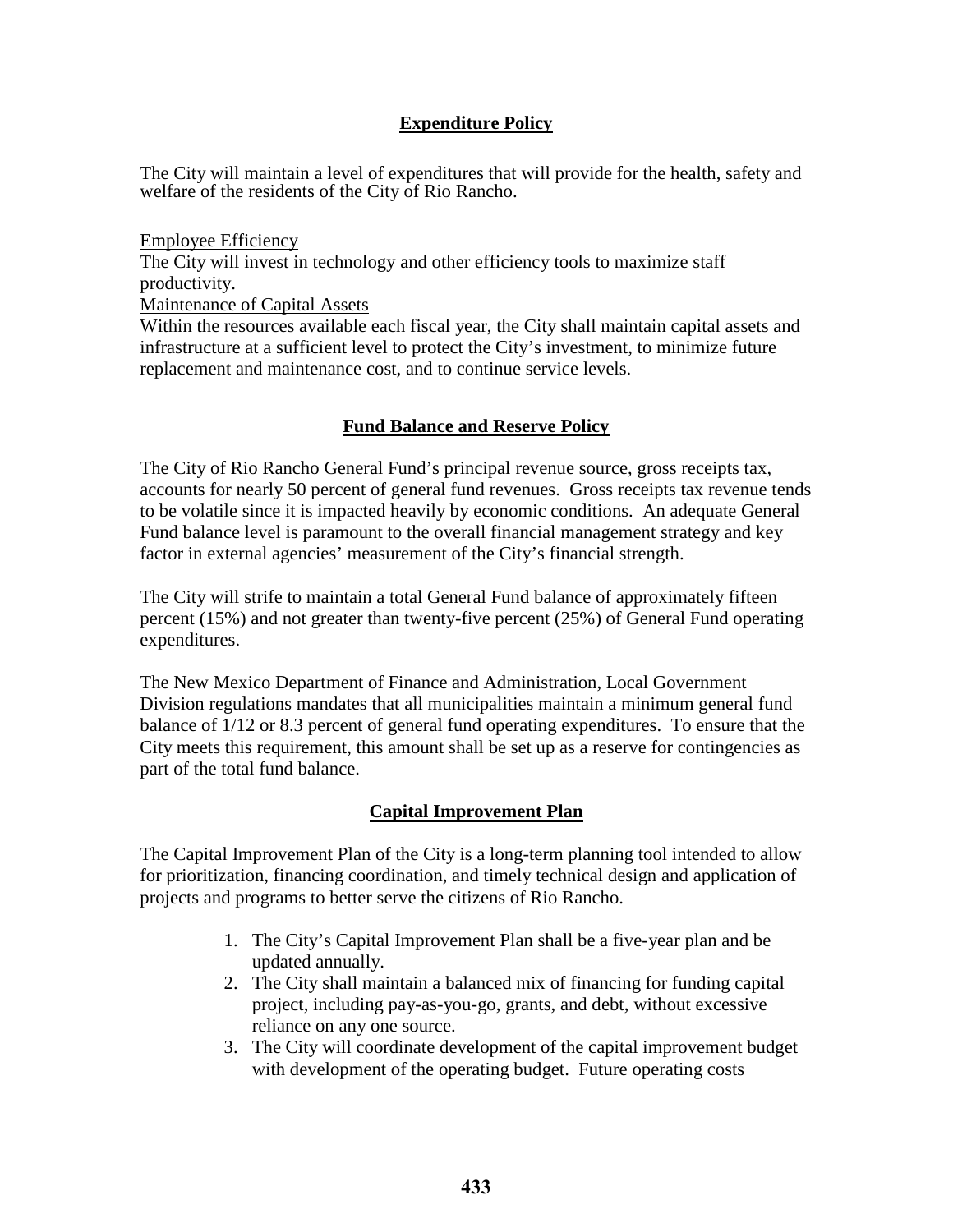associated with new capital improvements will be projected and included in operating budget forecasts.

## **Debt Management Policy**

 The purpose of this policy is to establish parameters and provide guidance governing the issuance, management, continuing evaluation, and reporting on all debt obligations issued by the City.

## Use of Long-term Debt Financing

 Long-term debt financing will not be considered appropriate for a recurring purpose such as current operating and maintenance expenditures. The City will use long-term debt financing only for one-time capital improvement projects and unusual equipment acquisitions included under the following circumstances:

- 1. when the project is included in the City's five-year capital improvement plan;
- for which grant money has been offered and the matching funds are not 2. when the project is not included in the City's five-year capital improvement plan, but is an emerging need whose timing was not anticipated in the five-year capital improvement plan, or it is a project mandated immediately by state or federal requirements, or it is a project readily available from other sources;
- 3. When the project is the result of growth-related activities within the community that require unanticipated and unplanned infrastructure or capital improvements by the City.

### Types of Debt

 Debt financing may include general obligation bonds, revenue bonds, lease/purchase as well as public improvement district bonds, special assessment bonds, and tax increment financing (TIF) Bonds.

### Project Life

Only capital assets or projects with an economic value lasting more than five years can be financed using debt.

### Refunding Policy

The Financial Services Department and the financial advisor will monitor the municipal bond market for opportunities to obtain interest savings by refunding outstanding debt. As a general rule, the present value savings of a particular refunding should exceed 3%, with certain exceptions, such as bonds to be refunded have restrictive or outdated covenants, or restructuring debt is deemed to be desirable.

### Limitations on Maturity

 The City normally will issue bonds with maturities of 10 years for general obligation bonds and 12 years for revenue bonds. The City will seek to structure debt with level principal and interest costs over the life of the debt.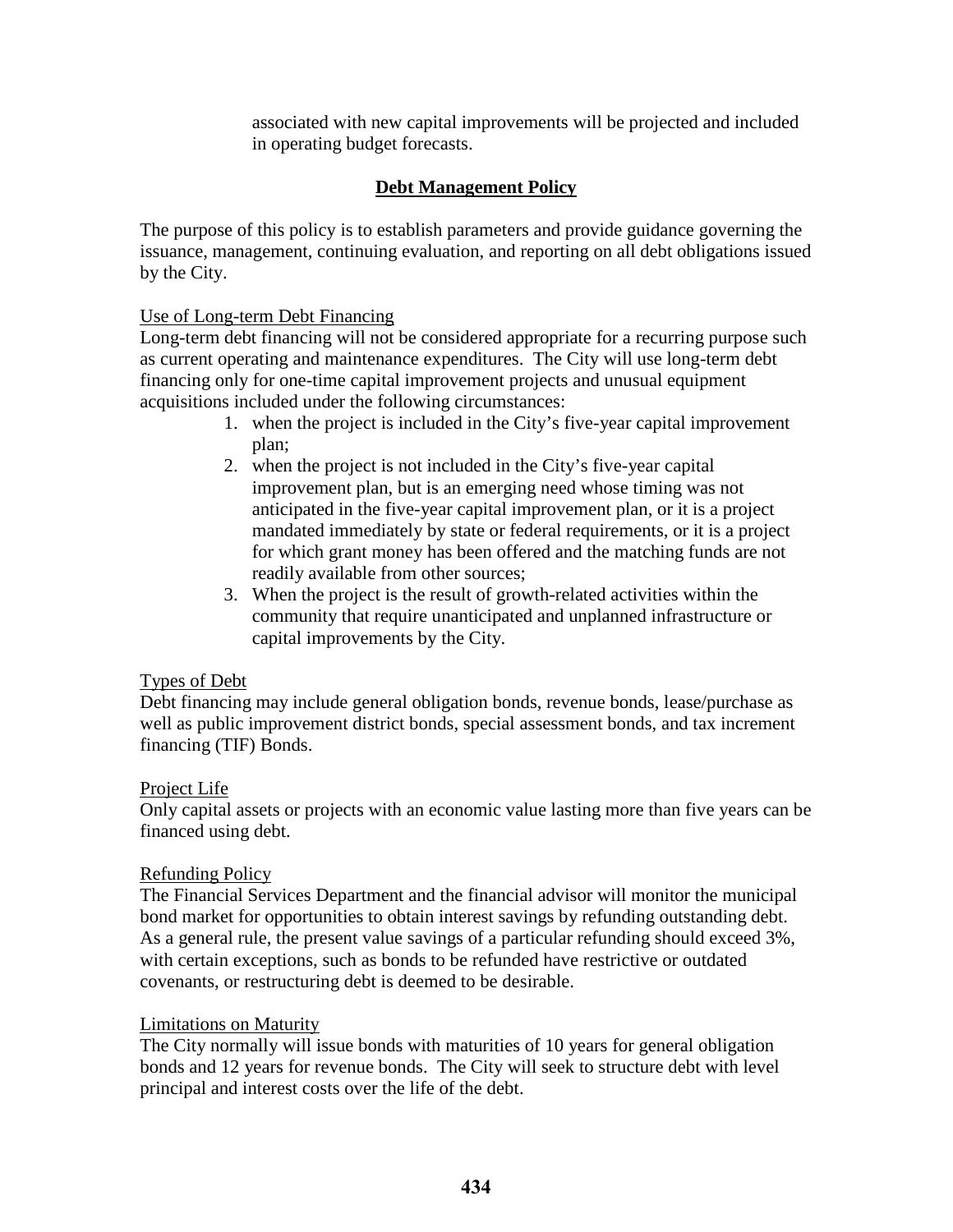### **Statutory Limitation**

 The Constitution of the State of New Mexico limits the amount of outstanding general obligation bonds to 4% of the assessed value of taxable property within the City.

#### Credit Enhancements

Credit enhancement (letters of credit, bond insurance, etc.) may be used, but only when net debt service on the bonds is reduced by more than the costs of the enhancement.

#### Investment of Bond Proceeds

 consistent with those authorized by existing city ordinance, state law and by the City's All general obligation and revenue bond proceeds shall be invested as part of the City's cash pool unless otherwise specified by the bond legislation. Investments will be investment policies.

#### Sale Process

The City will generally conduct financings on a competitive basis. However, negotiated financings may be used due to market volatility or the use of an unusual or complex financings or security structure.

#### Professional Services

The City employs outside financial specialists to assist it in developing a bond issuance strategy, preparing bond documents, and marketing bonds to investors. The key players in the City's financing transactions include its financial advisor, bond counsel, the underwriter (on a negotiated sale) and in some instances a disclosure counsel. Other outside firms, such as those providing paying agent/registrar services, trustee, credit enhancement, auditing, or printing services, are retained as required.

### **Bond Rating Goals**

The City will seek to maintain and, if possible, improve the current ratings in order to minimize borrowing costs and preserve access to credit.

### **Disclosure**

The City is committed to continuing disclosure of financial and pertinent credit information relevant to the City's outstanding securities and will abide by the provisions of Securities and Exchange Commission (SEC) Rule 15c2-12 concerning primary and secondary market disclosure.

#### Rating Agency Relations

Full disclosure of operations and open lines of communication shall be made to the rating agencies. City staff, with the assistance of the financial advisor, shall prepare the necessary materials and presentation to the rating agencies. Credit ratings will be sought from Moody's, Standard and Poor's, and Fitch as recommended by the City's financial advisor.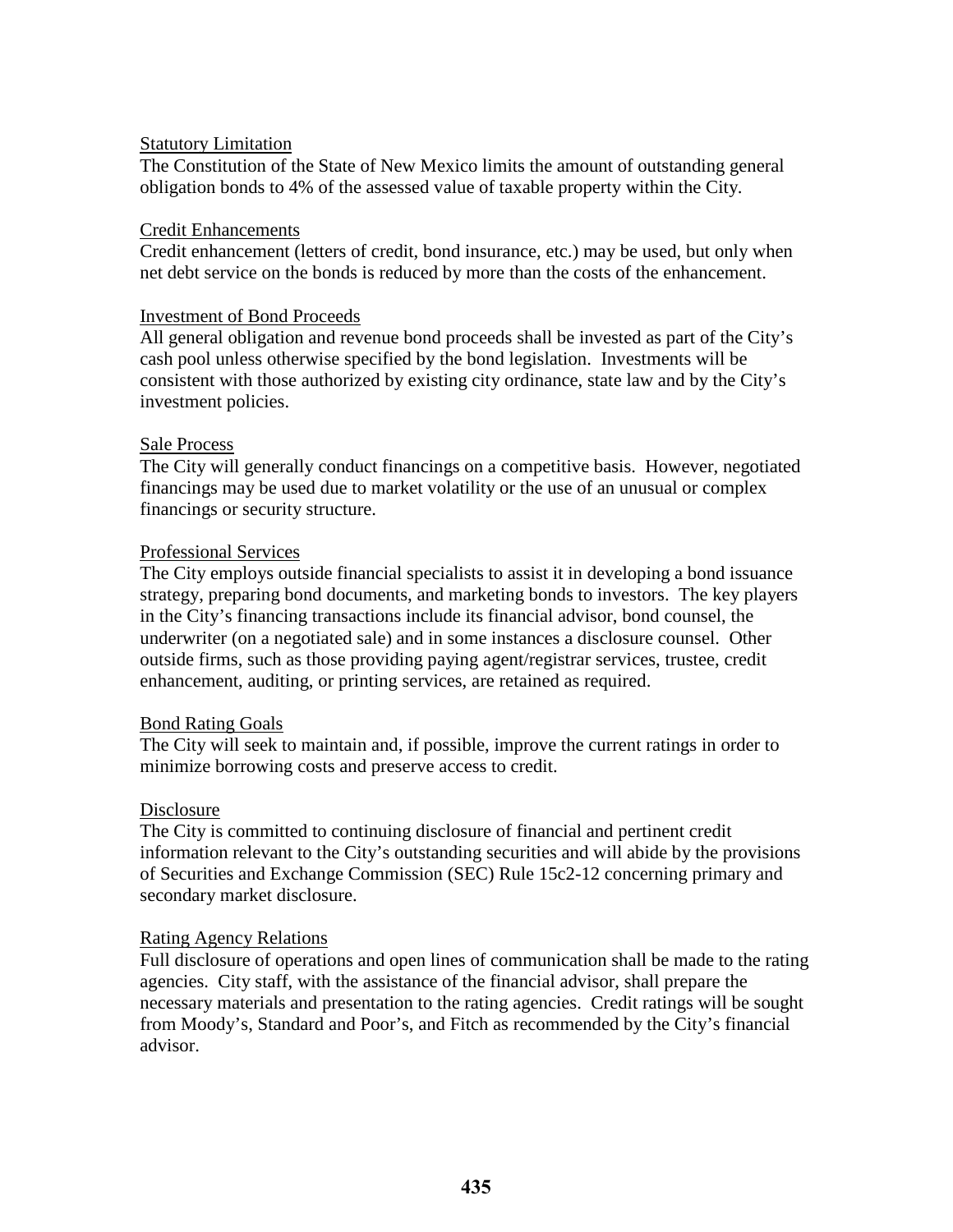## **Investment Policy**

## **I. PURPOSE**

The purpose of this Policy is to set specific policy requirements and guidelines for the investment of City funds in a manner that maximizes safety of principal while ensuring that funds are available to meet operating needs of the City and to meet unanticipated cash demands while earning the highest possible return within the parameters established by the Charter and Ordinance 36.55 through 36.62 ("the Ordinance") of the City of Rio Rancho and the laws of New Mexico.

## **II. SCOPE**

This Policy applies to all financial assets over which the City has direct control as well as those funds the City is responsible for as custodian or trustee. These funds are reported in the City's Comprehensive Annual Financial Report (CAFR) and include:

- General Fund;
- Special Revenue Funds;
- Debt Service and Debt Reserve Funds;
- Capital Projects Funds;
- Internal Service Funds;
- Agency Funds; and
- Enterprise Funds

Bond proceeds shall be invested in the securities permitted by the applicable bond documents. If the bond documents are silent as to the permitted investments, bond proceeds will be invested in the securities permitted by this policy. Notwithstanding the other provisions of this policy, the percentage or dollar portfolio limitations listed elsewhere in this policy do not apply to bond proceeds.

### **III. OBJECTIVES**

 The City of Rio Rancho shall manage and invest its cash and assets with four major objectives, listed in order of priority: safety, liquidity, diversification and yield. All investments shall be managed in a manner responsive to the public trust and consistent with state and local law.

The City shall maintain a comprehensive cash management program which includes the timely collection of accounts receivable and timely vendor payments made in accordance with invoice terms and prudent investment of assets.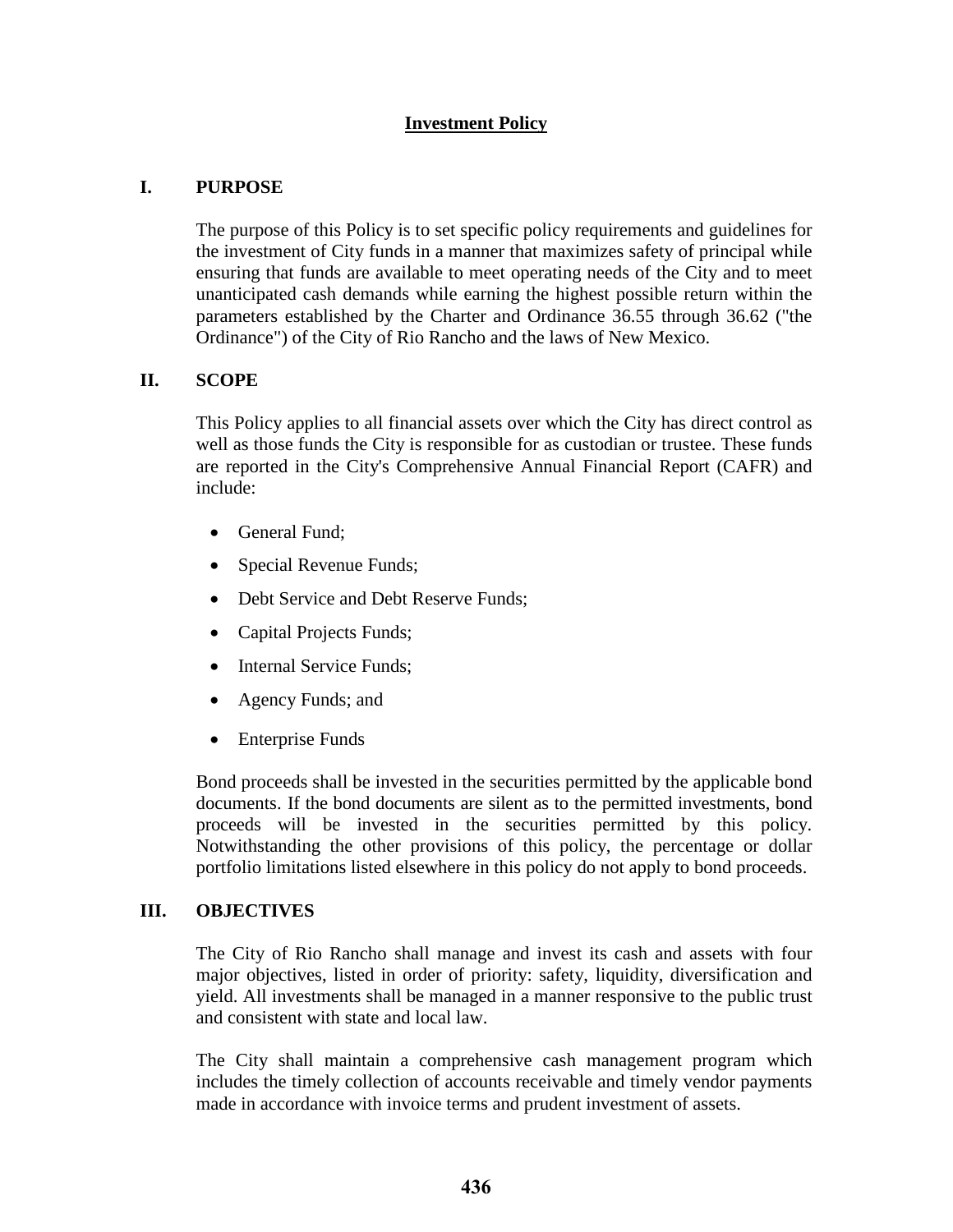### A. Safety

 capital losses, whether from security defaults, safekeeping or erosion of The primary objective of the City's investment activity is the preservation of principal. Each investment transaction shall be conducted in a manner to avoid market value.

B. Liquidity

 obligations in a timely manner. This shall be achieved by matching The City's investment portfolio shall be structured to meet all expected investment maturities with forecasted cash flow liabilities and maintain additional liquidity for unexpected liabilities.

C. Diversification

The City's investment portfolio shall be diversified by asset class, issuer, and maturity in order to reduce overall portfolio risk while attaining average market rates of return. The City will diversify its use of investment instruments to avoid incurring unreasonable risks inherent in overconcentration in specific instruments, individual financial institutions or maturities.

D. Yield

 market-average rate of return on its investments throughout economic cycles, Yield should become a consideration only after the basic requirements of safety, liquidity, and diversification have been met. The City seeks to attain a taking into account the City's risk constraints, the cash flow characteristics of the portfolio, and State and Local laws, ordinances or resolutions that restrict investments.

## **IV. INVESTMENT STRATEGY**

 The City may maintain one commingled portfolio for investment purposes which characteristics of the fund groups represented in the portfolio. incorporates the specific investment strategy considerations and the unique

The City shall pursue a proactive versus a passive portfolio management strategy. That is, securities may be sold before they mature if market conditions present an opportunity for the City to benefit from the trade and opportunities will be constantly evaluated for investments to maintain a reasonable market yield. The Investment Officers and Investment Adviser will continuously monitor the contents of the portfolio, the available markets, and the relative value of competing instruments to adjust the portfolio in response to market conditions.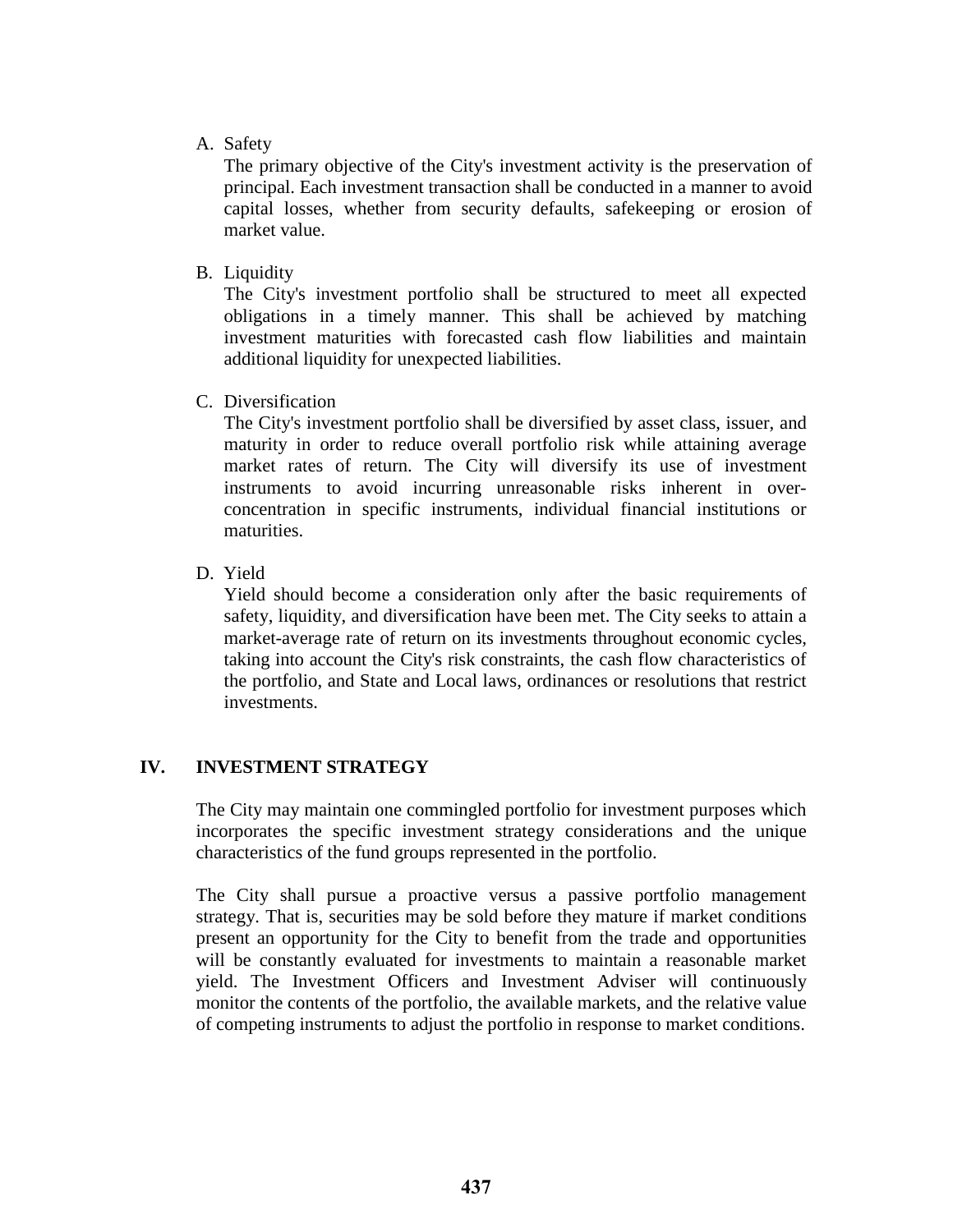### **V. DELEGATION OF AUTHORITY AND RESPONSIBILITIES**

## A. Treasurer/Finance Director

Authority to manage the investment program is granted to the Treasurer by City Ordinance 36.57. Section 6.01 of the City Charter states that the Director of the Department of Finance shall function as the City Treasurer unless another person is designated by resolution. Currently, no other person is designated and, as such, the Finance Director will assume all requirements and responsibilities of the Treasurer.

- 1. Authority to manage the investment program is granted to the Finance Director pursuant to City Ordinance 36.57. The Finance Director shall be responsible for all transactions undertaken and shall establish a system of controls to regulate the activities of authorized subordinate officials (Investment Officers).
- 2. The City may further contract with an SEC-registered Investment Advisor to advise in the management of and conduct trades on behalf of the City's investment portfolio, in accordance with this Policy, and such other written instructions as are provided.
- Municipal Code and this Policy and approved by the Investment 3. The Finance Director shall establish written procedures and internal controls for the operation of the investment program consistent with the Advisory Group.
- under this Policy and the procedures established by the Finance Director. 4. No person may engage in an investment transaction except as provided
- 5. Any authority granted in State statute shall be secondary to the lawfully adopted Policy of the City to the extent that this Policy is more restrictive than State statute.
- B. Governing Body
	- 1. The Governing Body has ultimate fiduciary responsibility for the investment of City funds,
	- 2. The Governing Body shall review and adopt the Investment Policy at least every three years.
- C. Investment Advisory Group
	- 1. The City Manager shall create an Investment Advisory Group to advise the Finance Director on the execution of his/her duties imposed by the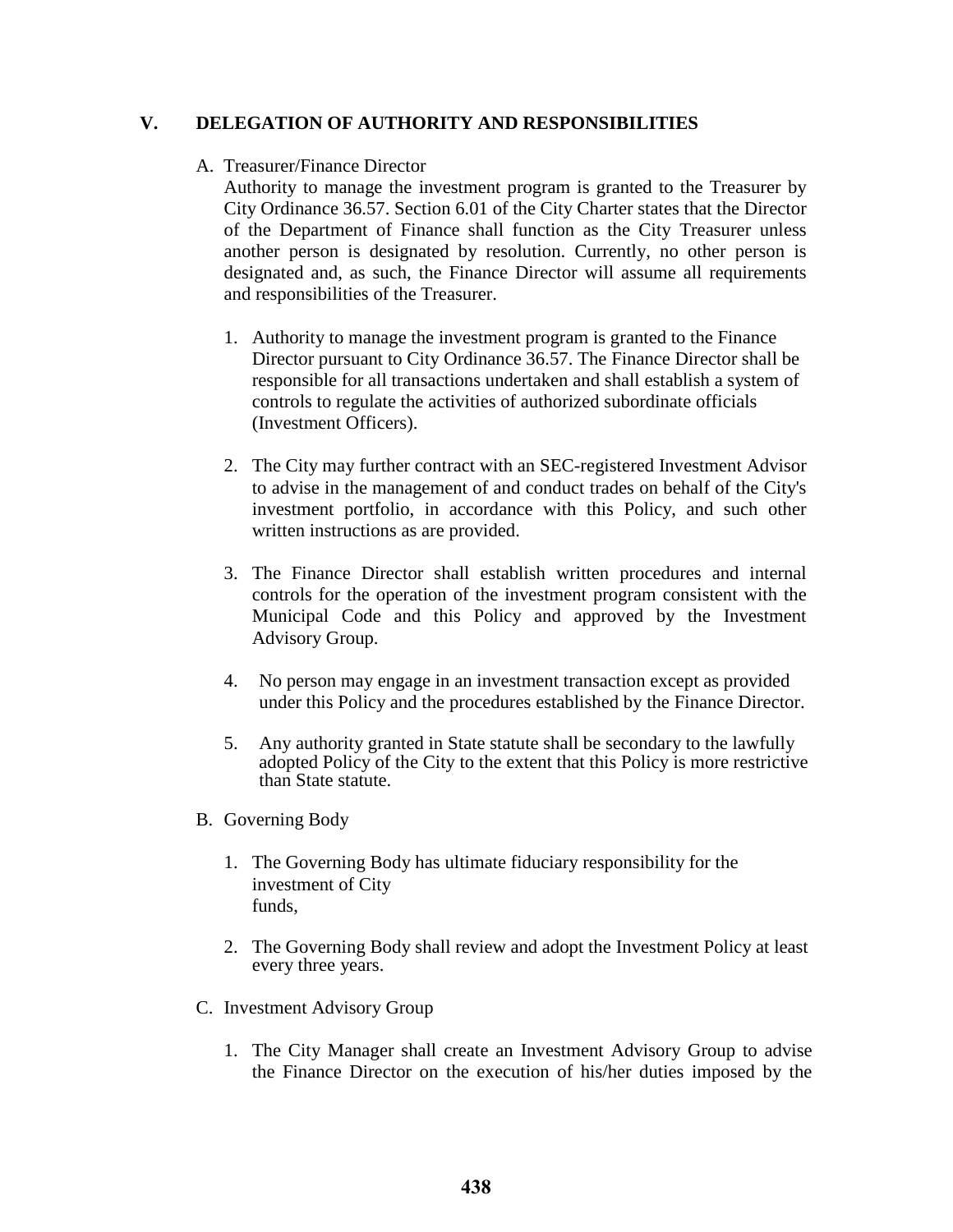Ordinance and this Policy. The Investment Advisory Group shall meet monthly to:

- a. Review monthly investment holdings reports;
- b. Review quarterly performance reports;
- c. Deliberate on topics such as economic outlook, portfolio strategy, diversification, maturity structure and potential portfolio risks;
- d. Identify potential violations of and suggest remedial actions to achieve conformity to the Investment Policy;
- updates e. Review the Investment Policy, no less than annually, and recommend

and modifications to the Governing Body, if advisable;

- f. Approve broker/dealers authorized to provide investment services to the City and review the performance of broker/dealers as presented annually;
- g. Assess, no less than annually, the utility and efficacy of established internal investment controls and procedures;
- h. Upon sufficient budget availability, the Investment Advisory Group shall request a compliance audit be performed by the independent public accountant procured to conduct the annual financial audit, that examines investment transactions to determine adherence to the Investment Policy; and
- i. Approve the Investment Advisory contract.
- 2. The members of the Investment Advisory Group shall include the Mayor, the Deputy Mayor, the City Manager, the Finance Director, a department head selected by the City Manager, and two residents of the City who have expert knowledge or professional experience in public finance or public funds investing.
- resident members resign, remove their residence from the City, or are otherwise 3. The Mayor, with approval of the City Council, shall appoint the resident members who shall serve a term of two years from the date of the appointment. If the removed from the group for cause as determined by the City Manager and confirmed by the Governing Body, new members shall be appointed in a like manner, to serve a full term of two years from the date of appointment.
- D. Ethics and Conflicts of Interest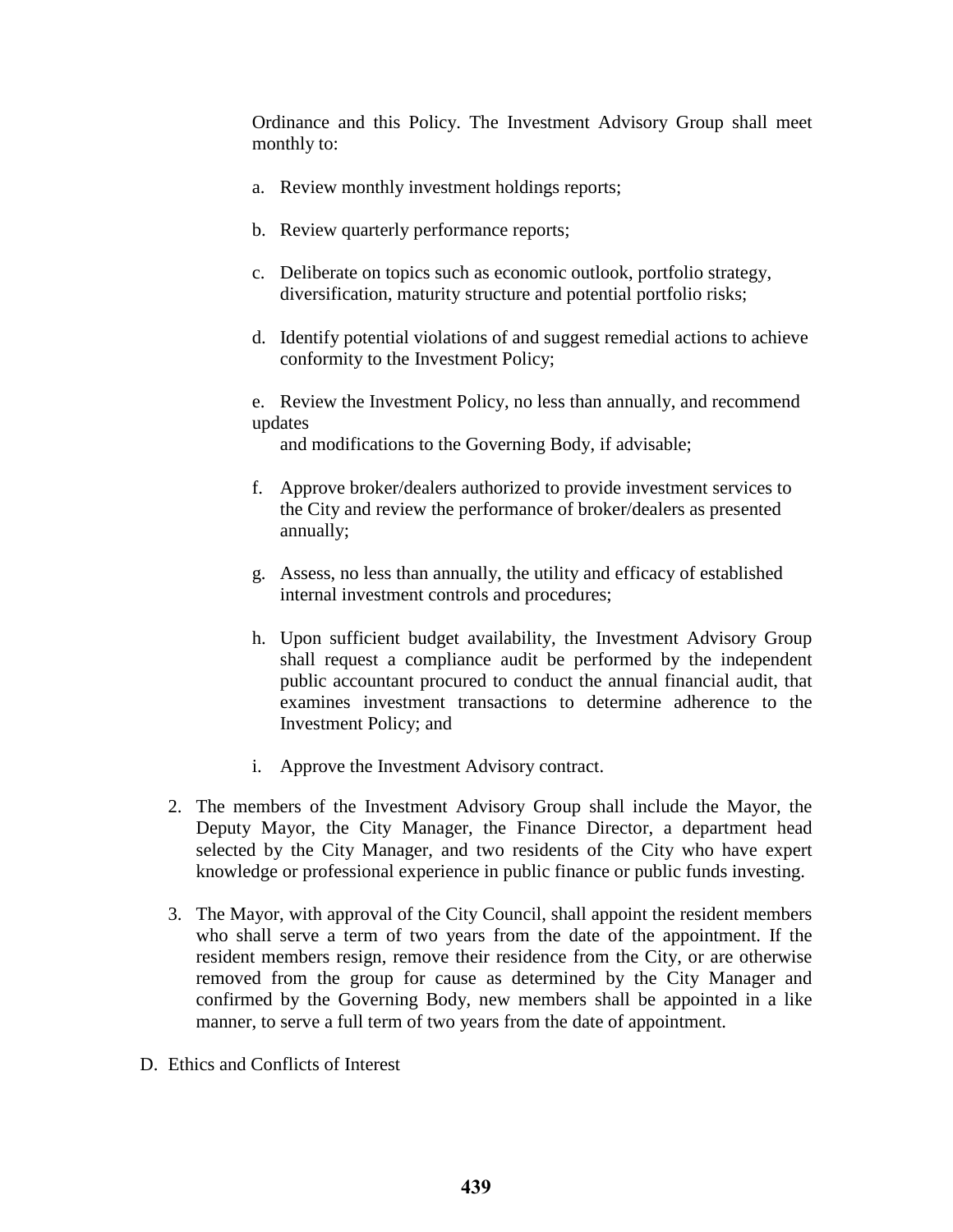The Finance Director, Investment Officers, and members of the Investment Advisory Group shall:

- 1. refrain from personal and business activity that could conflict with the proper execution and management of the investment program or that could impair their ability to make impartial decisions;
- Investment Advisory Group shall disclose any contracts (mortgages or 2. receive from the Finance Director an annual listing of all portfolio positions in order to determine if personal disclosure is required for any personal financial or investment positions that could be related to the performance of the investment portfolio. The Investment Officers and loans) from City authorized institutions and disclose personal portfolios managed by or through a City authorized broker/dealer. The size of the US Treasury and Agency markets negates any need to disclose holding in these authorized investments types;
- 3. refrain from undertaking personal investment transactions with the same individual with whom business is conducted on behalf of the City.
- 4. nothing herein shall be construed to bar any individual from using a financial institution for normal customer transactions, including but not limited to, checking accounts, savings accounts, consumer credit cards, certificates of deposit, and money market funds, all on the same terms as such institution offers to the general public.

## **VI. STANDARD OF CARE: PRUDENCE**

Investments shall be made with judgment and care, under circumstances then prevailing, which persons of prudence, discretion and intelligence exercise in the management of their own affairs, not for speculation, but for investment, considering the probable safety of their capital as well as the probable income to be derived.

In accordance with this Prudent Person Standard, investment officers acting within the parameters of the Ordinance and this Investment Policy and exercising due diligence shall be relieved of personal liability for an individual security's credit risk or market price changes, provided deviations from expectations are reported in a timely fashion so that appropriate actions can be taken to reduce risk in accordance with the terms of this Policy.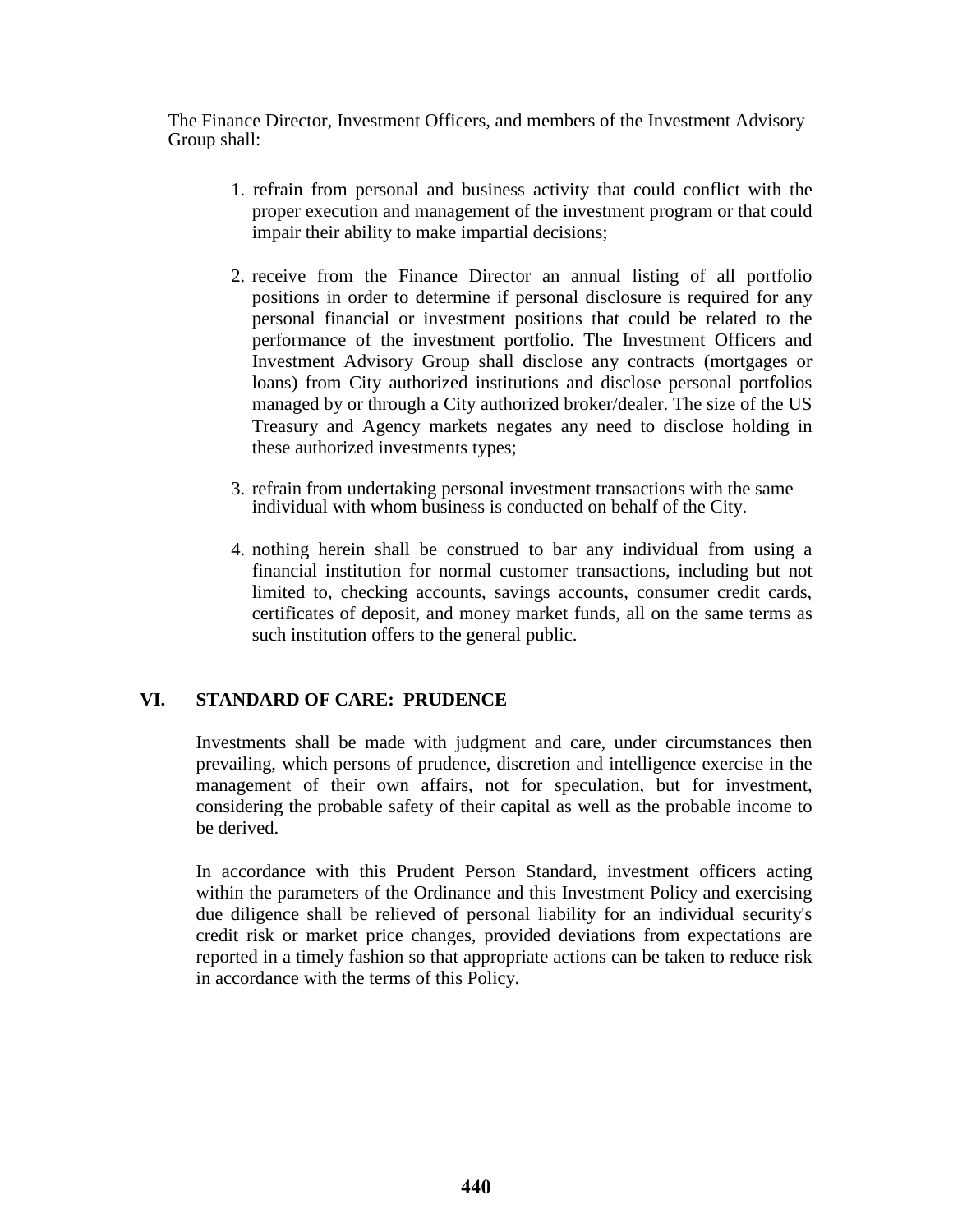## **VII. AUTHORIZED SECURITY BROKER/DEALERS and FINANCIAL INSTITUTIONS**

#### A. City Depository

The Banking Services Depository shall be selected through a formal request for proposal (RFP) process, pursuant to the City Procurement Code. In selecting a banking services depository, the services, cost of services, and credit worthiness. The banking services depository, or its subsidiaries, shall not be used as a broker/dealer in order to assure City control on a delivery versus payment basis.

B. Security Broker/Dealers

 at least five years of operation) and the firm's ability to offer competitive must supply the following: The Finance Director shall maintain information on all financial institutions authorized to provide investment services to the City. The security broker/dealers are to be approved by the Investment Advisory Group on the basis of creditworthiness (minimum capital requirements of \$10,000,000 and prices on securities transactions. All financial institutions and broker/dealers who desire to become authorized broker dealers for investment transactions

- 1. Annual audited financial statements;
- 2. Proof of Financial Industry Regulatory Authority (FINRA) certification and the FINRA CRD number;
- 3. Proof of New Mexico state registration;
- 4. Completed City broker/dealer questionnaire; and
- 5. Certification of having read this Investment Policy.

 Each broker/dealer must obtain a copy of the current Investment Policy and certify to a review stating understanding of the Policy. Material changes to Policy will require re-certification.

 The performance of all authorized broker/dealers will be reviewed at least annually by the Investment Advisory Group.

If an external investment advisor is authorized to conduct investment transactions on the City's behalf, the investment advisor may use their own list of approved issuers/broker/dealers and financial institutions for investment purposes.

## **VIII. INTERNAL CONTROLS**

The Finance Director shall establish and maintain procedures and internal controls designed to ensure that the assets of the City are protected from loss, theft or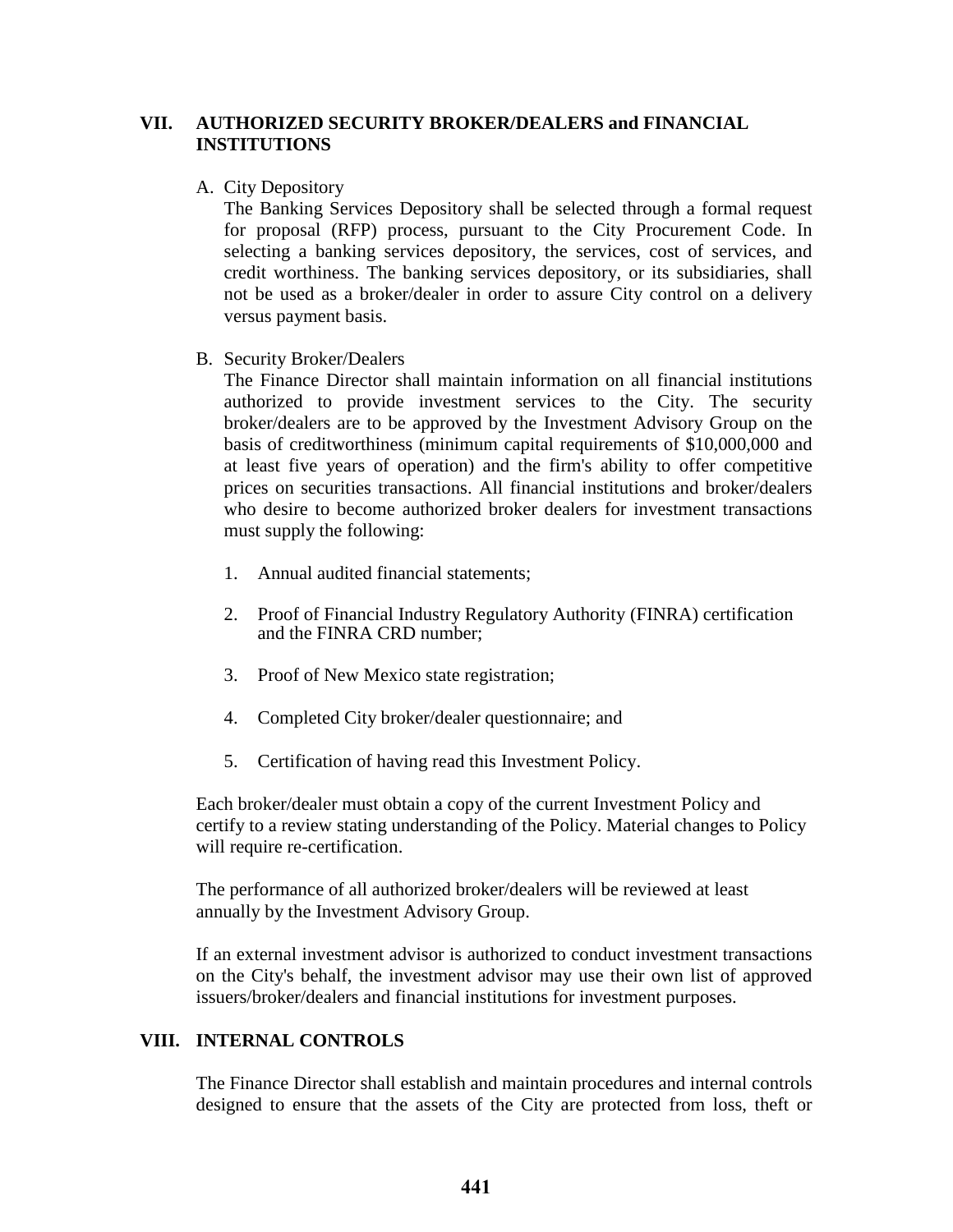recognizes that the cost of a control should not exceed the benefits likely to be misuse. The internal control structure shall be designed to provide reasonable assurance that these objectives are met. The concept of reasonable assurance derived and the valuation of costs and benefits requires estimates and judgments by management.

The internal controls shall address the following:

- A. Control of collusion;
- B. Separation of transaction authority;
- C. delivery versus payment;
- D. Custodial safekeeping;
- E. Investment accounting;
- F. Repurchase agreements;
- G. Wire transfer agreements;
- H. Collateral/depository agreements;
- I. Banking services contracts;
- J. Clear delegation of authority to subordinate staff members;
- K. Written confirmation of all transactions; and
- L. Review, maintenance and monitoring of security procedures both manual and automated.

## **IX. DELIVERY VERSUS PAYMENT**

 All trades involving deliverable securities will be executed by delivery versus a City-approved, independent third party custodian as evidenced by safekeeping payment (DVP). This ensures that securities are deposited in the City's eligible financial institution prior to the release of City funds. Securities shall be held by receipts.

## **X. AUTHORIZED INVESTMENTS**

 Policy is modified and adopted by the Governing Body. Assets of the City may only be invested in the instruments listed below, as authorized by New Mexico State Statute 6-10-10. If changes are made to State Statute authorizing additional investments, they will not be authorized until this

The following types of investments are authorized: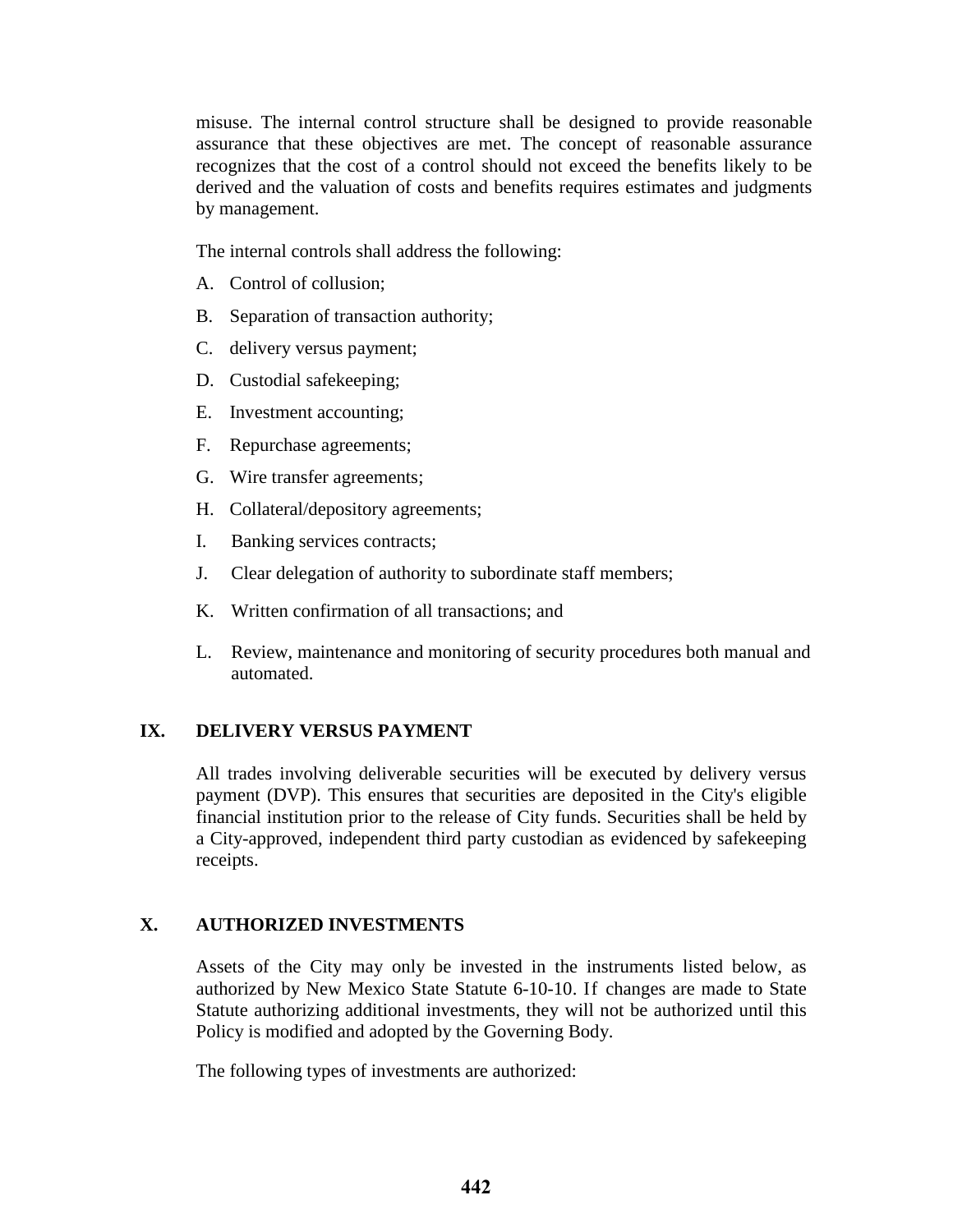- A. **United States Treasury Obligations:** Securities that are issued by the United States government that are either direct obligations of the United States or that are backed by the full faith and credit of the United States government. . Investments shall be limited to a maximum maturity of five (5) years at time of purchase.
- B. **United States Agency and Instrumentality Obligations:** Securities issued or guaranteed by U.S. Government agencies, instrumentalities or sponsored enterprises, that are direct obligations of the federal home loan mortgage association, the federal national mortgage association, the federal farm credit bank, and the federal home loan bank Investments in U.S. Government Agency Obligations shall be limited to a maximum stated maturity of five (5) years at time of purchase.
- and resale, at a specified time in the future, of specific securities at specified prices at a price differential representing the interest income to be earned by (1) year to maturity. Flexible repurchase agreements may only be used for C. **Repurchase Agreements (Repo):** Contracts for the simultaneous purchase the City. The contract at the time of purchase shall be fully secured by the Authorized Collateral described in Section XII having a market value of at least one hundred two percent (102%) of the amount of the contract. The Repurchase Agreement must have a stated maturity date not to exceed one bond proceeds with a maturity not to exceed the expenditure plan of the funds.
- D. **Certificates of Deposit:** Certificates of Deposit are allowed in certified and designated New Mexico financial institutions, in accordance with New Mexico State law, whose deposits are insured by an agency of the United States. All deposits will comply with state statute and Section XII of this Policy regarding interest rates and collateral requirements not to exceed one (1) year to stated maturity.
- E. **Demand Deposits:** Deposits are allowed in certified and designated New Mexico financial institutions, in accordance with the New Mexico State law, whose deposits are insured by an agency of the United States. All deposits will comply with state statute and this Policy Section XII regarding interest rates and collateral requirements.
- municipality or school district that has a taxable valuation of real property for F. **Obligations of State and Local Governments and Public Authorities:**  These include bonds or negotiable securities of the state or a county, the last preceding year of at least one million dollars (\$1,000,000) and that has not defaulted in the payment of any interest or sinking fund obligation or failed to meet any bonds at maturity at any time within five years last preceding. If rated, such obligations shall be rated at least A (long-term) or Al (short-term) or their equivalents by two nationally recognized rating agencies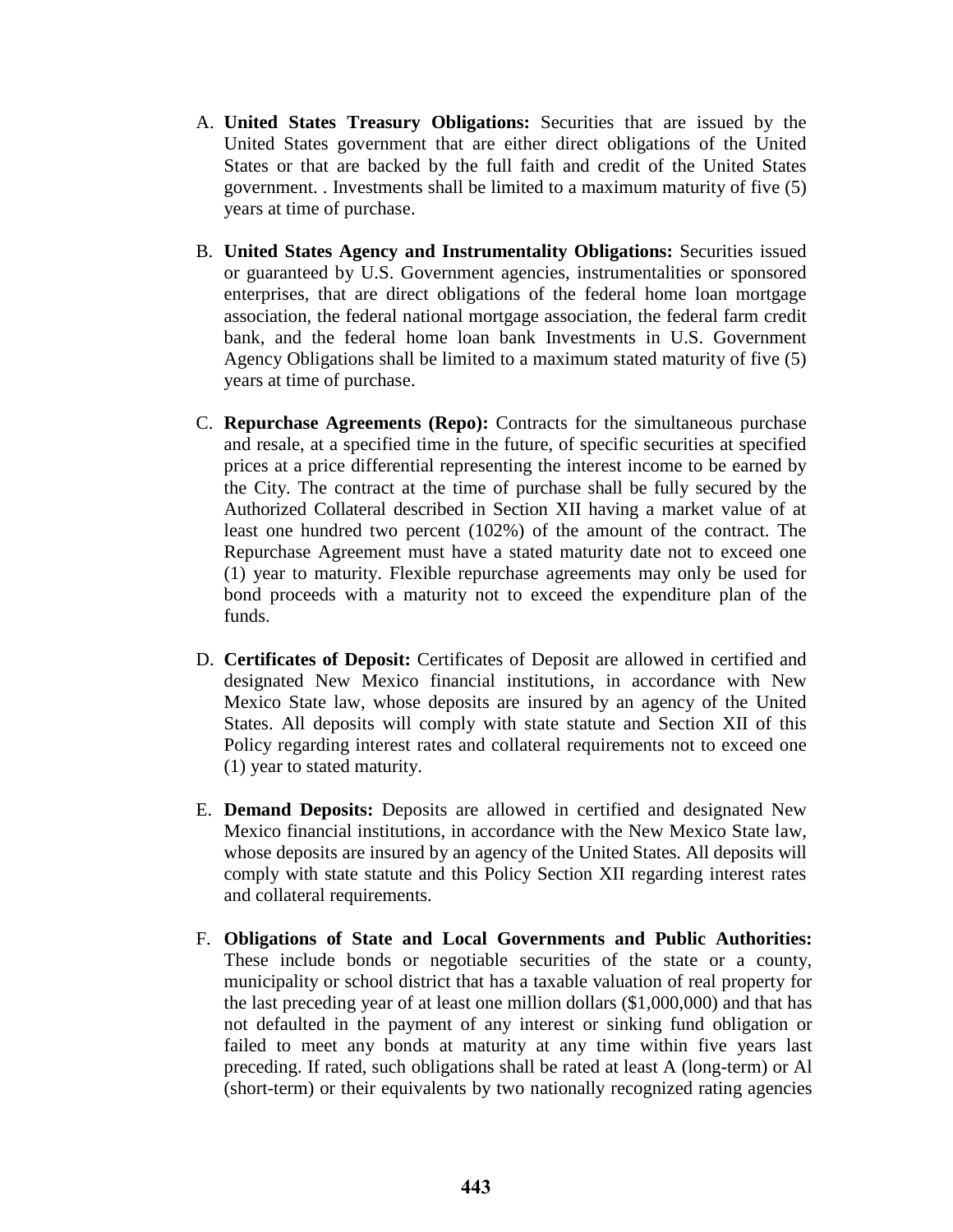and not to exceed three (3) years to stated maturity.

### **G. The New Mexico State Treasurer's Local Government Investment Pool.**

## **money market mutual fund must: H. SEC Registered, AAA-rated Money Market Mutual Funds: A qualified**

- 1. be registered with the United States Securities and Exchange Commission;
- Rule 2a-7, or any successor rule, of the United States Securities and 2. comply with the diversification, quality and maturity requirements of Exchange Commission applicable to money market mutual funds;
- similar charges, however designated, provided that the City shall not, at 3. assess no fees pursuant to Rule 12b-1, or any successor rule, of the United States Securities and Exchange Commission, no sales load on the purchase of shares and no contingent deferred sales charge or other any time, own more than five (5) percent of a money market mutual funds assets;
- 4. be invested only in United States Government and Agency Obligations and repurchase agreements secured by such obligations; and
- 5. be rated AAA or equivalent by a nationally recognized rating agency.

 shall be liquidated as soon as possible. Proceeds shall be reinvested only as Any investment held by the City that does not meet the guidelines of this Policy provided by this Policy.

 Securities which do not meet Policy requirements because of an adopted change in the Policy shall be reviewed by the Investment Advisory Group to decide on appropriate action to be taken to hold to maturity or liquidate. Liquidation is not mandatory,

 Securities which do not meet Policy rating requirements because of a change in credit rating shall be reviewed by the Investment Advisory Group to decide on appropriate action to be taken to hold to maturity or liquidate. Liquidation is not mandatory.

## **XI. COMPETITIVE SELECTION OF INVESTMENT INSTRUMENTS**

A. It will be the policy of the City to use a competitive trading process that obtains at least three offers or bids. The City will accept the bid/offer which provides (a) the best competitive price within the maturity required and considering the credit quality of the investment; and (b) optimizes the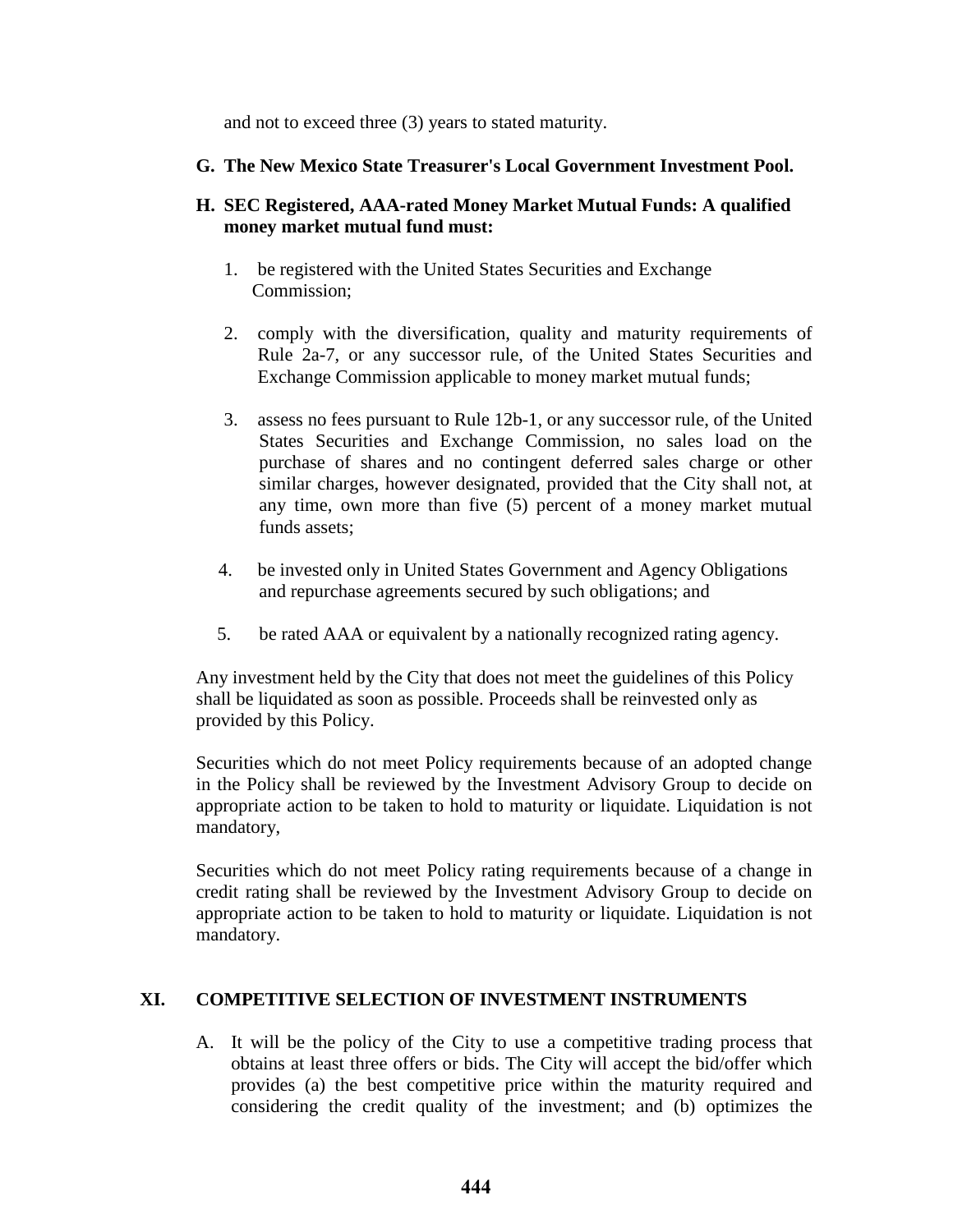investment objectives of the overall portfolio.

- B. Offers or bids for securities may be received from authorized broker/dealers or issuers of qualified securities as defined in Section X.
- C. The City shall produce and retain written records of each transaction including the name of the financial institutions offering or bidding on securities, rate or price quoted, description of the security, bid/offer selected, and any special considerations that had an impact on the decision. If the lowest priced security (highest yield) was not selected for purchase or the highest bid was not selected for sale, an explanation describing the investment objective prompting the investment/sale will be included in this record.
- D. New issue offerings may be purchased from an approved broker/dealer or directly from the issuer without competitive solicitation if it is determined that a new issue will best meet the City's investment objectives. It will be the responsibility of the Finance Director/Investment Advisor involved with each purchase to produce and retain written records of each transaction when competitive solicitation is not followed.
- via email. Executed trade documents shall be reviewed for compliance and E. The Finance Director shall authorize all investment transactions in writing or signed by the Finance Director after the trade.
- Group even if corrected. F. All trade fails or compliance violations are to be documented in an error report on the day that they are discovered and shall disclose the reason for each error. Errors shall be summarized in a report to the Investment Advisory

## **XII. COLLATERALIZATION**

A. Time and Demand Deposits

 anticipate market changes and provide a level of security for all funds, collateral will be maintained and monitored daily by the depository at 102% All City time and demand deposits, (certificates of deposit and interest bearing accounts), shall be secured above the FDIC insurance coverage by collateral pledged to the City pursuant to the requirements of this section. In order to of market value of principal and accrued interest on the deposits.

 shall be approved by resolution of the Bank Board or Bank Loan Committee Collateral pledged to secure deposits shall be held by an independent financial institution outside the holding company of the depository in accordance with a safekeeping agreement signed by authorized representatives of the City, the Depository, and the custodian. (If the custodian is the Federal Reserve, a Circular 7 Pledgee Agreement will be executed.) The collateral agreement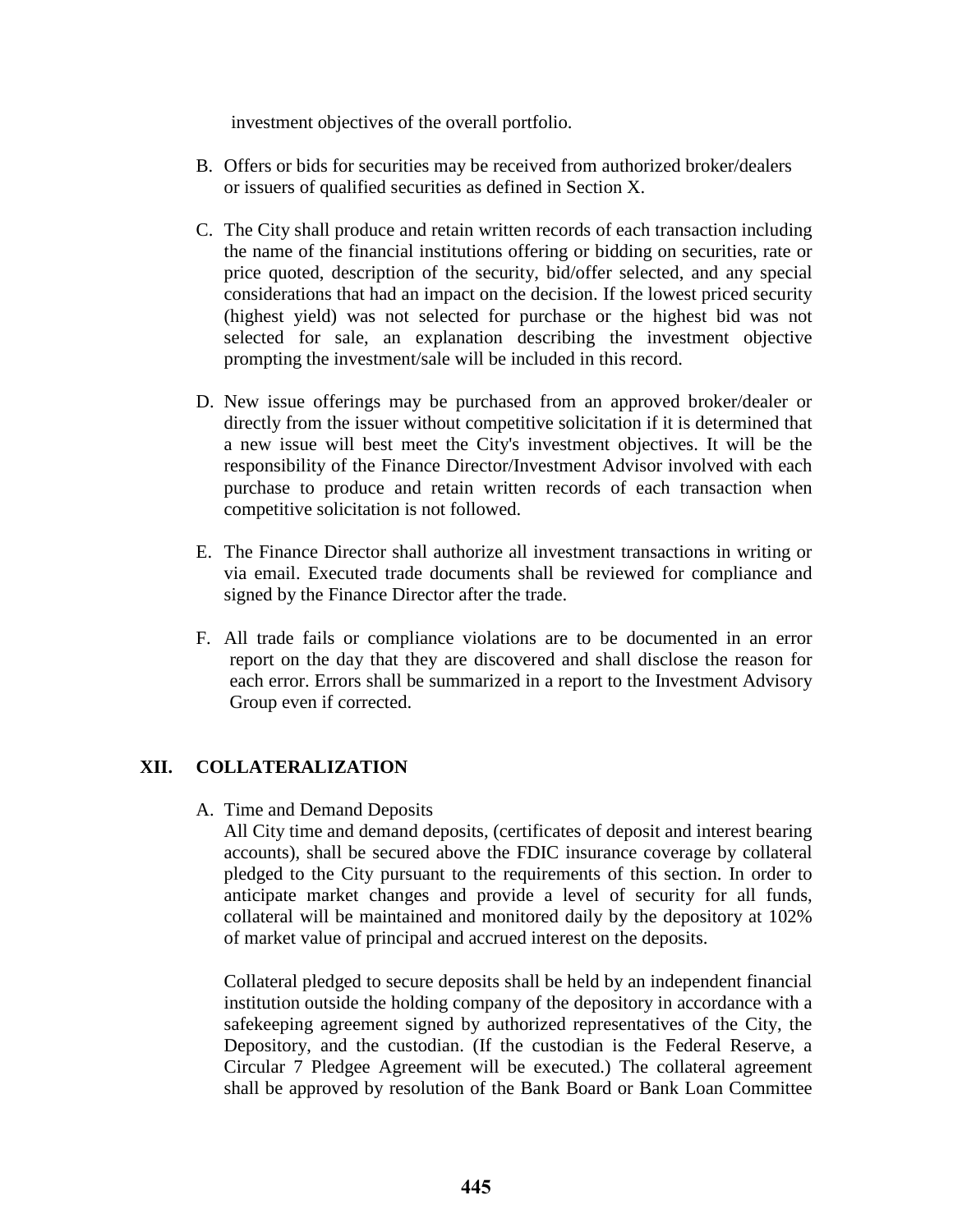in accordance with FIRREA'. . The custodian shall provide a monthly list of collateral directly to the City.

All collateral shall be subject to inspection and audit by the City or the City's independent auditors.

- B. Authorized Collateral The City shall accept only the following securities as collateral for time and demand deposits:
	- securities which pass the Federal Reserve's Bank Test. 1. Obligations of the United States, its agencies or instrumentalities, or other evidence of indebtedness of the United States including mortgage-backed
	- by any state, county, city or other political subdivision of the U.S. rated A 2. Obligations, the principal and interest on which, are guaranteed or insured (or equivalent) or better by a nationally recognized rating agency.
	- 3. Repurchase Agreements Owned Collateral

 All securities underlying Repurchase Agreements must be delivered to the repurchase agreement. Collateral underlying a repurchase agreement is City's custodian bank or handled under a properly executed tri-party owned by the City. It will be held by an independent third party safekeeping agent approved by the City under an executed Securities Industry and Financial Markets Association (SIFMA") Master Repurchase Agreement. Collateral with a market value totaling 102% of the principal and accrued interest is required and the counter-party is responsible for the monitoring and maintaining of collateral and margins at all times.

### **XIII. SAFEKEEPING**

The laws of the State and prudent treasury management require that all deliverable securities be bought on a delivery versus payment basis and be held in safekeeping by an independent third party financial institution or the City's designated banking services depository.

 required to issue original safekeeping receipts listing each security by rate, All safekeeping arrangements shall be approved by the Finance Director and an agreement of the terms executed in writing. The safekeeping institution shall be description, maturity, par amount, cusip number, and other pertinent information. Each safekeeping receipt will be clearly marked that the security is held for the City.

 1. Financial Institutions Resource and Recovery Act is used as the control for FDIC when closing a bank and requires an executed agreement approved by one of these bank boards.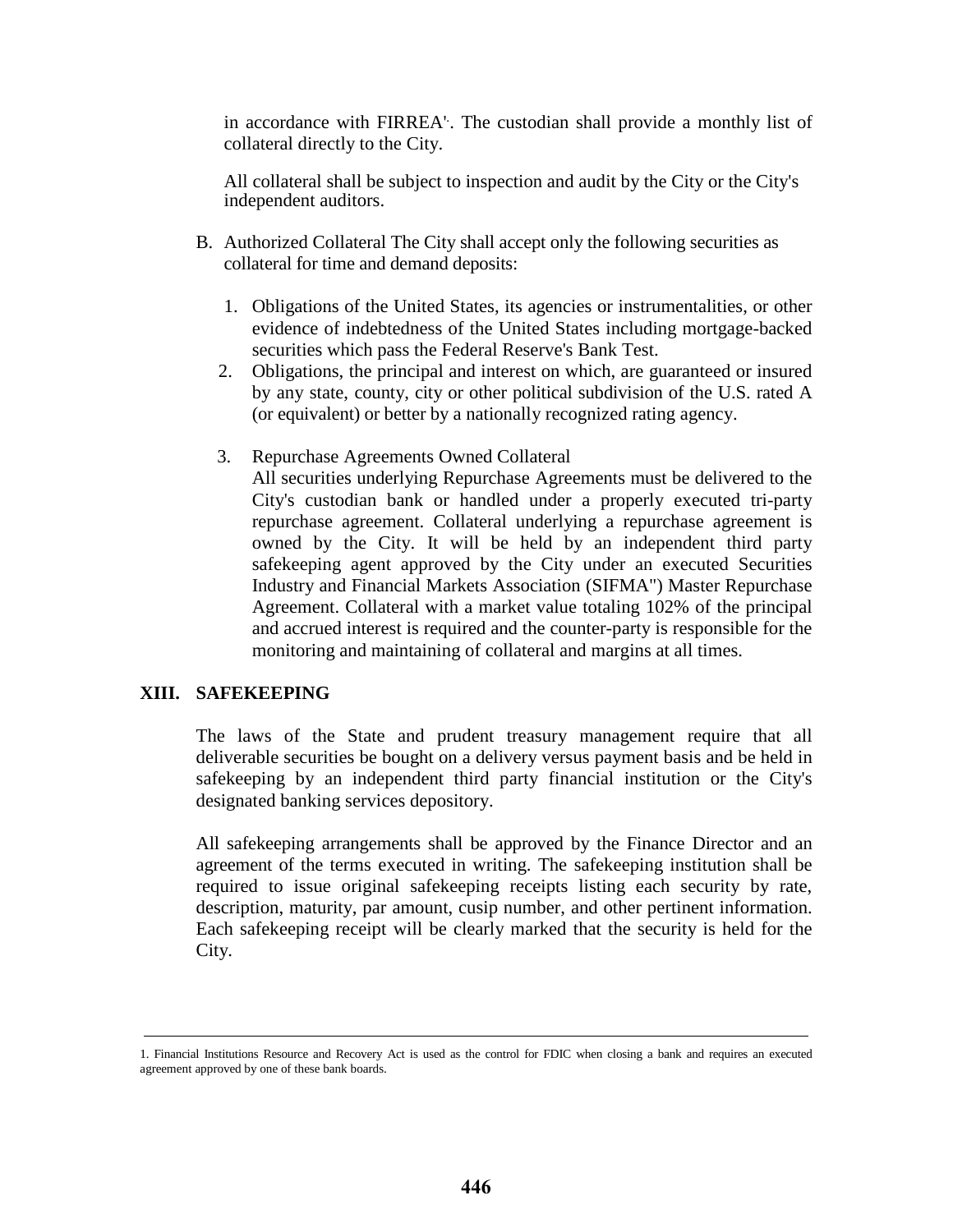### **XIV. INVESTMENT PARAMETERS**

#### A. Diversification,

 shall be diversified to reduce the risk of loss resulting from an over It is the Policy of the City to diversify the investment portfolios. Investments concentration of assets in a specific maturity, a specific issuer or a specific class of securities. The following diversification limitations at the time of purchase

| shall apply to each portfolio: |                                          |      |
|--------------------------------|------------------------------------------|------|
|                                | U.S. Treasury Obligations                | 80%  |
|                                | U.S. Agencies/Instrumentalities          | 50%  |
|                                | <b>Repurchase Agreements</b>             | 50%  |
|                                | Flexible Repo in One Bond Fund           | 100% |
|                                | <b>Certificates of Deposit</b>           | 40%  |
|                                | In anv one bank                          | 15%  |
|                                | State/Local/Public Authority Obligations | 15%  |
|                                | <b>Local Government Investment Pool</b>  | 75%  |
|                                | <b>Money Market Funds</b>                | 50%  |
|                                | In any one fund                          | 20%  |
|                                | Ownership of the fund                    | 5%   |
|                                |                                          |      |

B Maximum Maturity and Maximum Weighted Average Maturity (WAM).

- City will not commit any funds to maturities longer than five years to the 1. The City recognizes that all portfolios with marketable investment securities are subject to interest rate risk. Therefore, to limit the City's exposure to the possibility of loss due to interest rate fluctuations, the stated maturity from date of purchase.
- 2. The stated maturity date on investments made for legal reserves will not exceed the next call date of the designated bond but in no event shall exceed five (5) years.
- 3. In debt service funds, each subsequent debt service payment should be funded before any extension is made in maturities.
- 4. Because of inherent difficulties in accurately forecasting cash flow in readily available funds such as overnight repurchase agreements, Local requirements, a portion of the portfolio should be continuously invested Government Investment Pool, or money market mutual funds to ensure that appropriate liquidity is maintained to meet operating obligations.
- 5. To control overextension of the portfolio, the maximum weighted average maturity (WAM) of the total portfolio will be two years. The current WAM will be reported on the quarterly reports.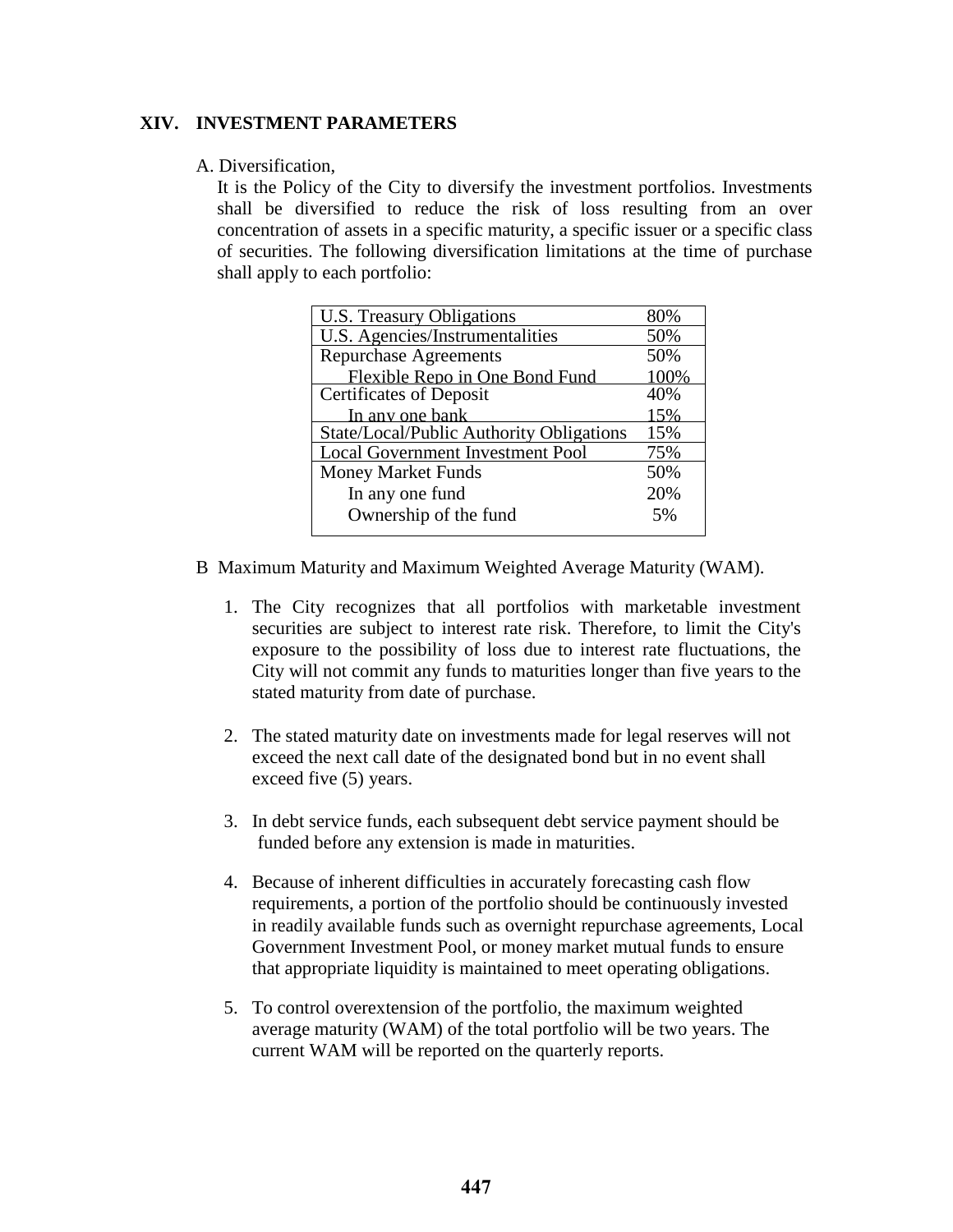### **XV. INVESTMENT REPORTING**

### A. Monthly and Quarterly Reporting

 Manager, the Advisory Group and the Governing Body at least quarterly. An The Finance Director shall prepare and submit an investment report to the City annual report summarizing investment holdings and performance for the fiscal year shall also be prepared and presented to the Governing Body in concert with the annual financial reports. The report shall provide summary and detail information to represent the status of the current investment portfolio and transactions made over the reporting period. The report shall include a management summary that allows the reader to ascertain whether investment activities (such as allocation by market sector and maturity) during the reporting period have conformed to the Investment Policy.

The report will include the following at a minimum:

- A full description of individual securities including amortized book and market value;
- Unrealized gains or losses;
- Summary change in market value during the period as a measure of volatility (market prices for the calculation of market value will be obtained from independent sources);
- Weighted average yield of the portfolio;
- Weighted average yield of the portfolio benchmark;
- Earnings for the period (accrued and net amortization);
- Allocation analysis of the total portfolio by market sector and maturity; and
- Statement of compliance of the investment portfolio with Investment Policy.

If the City uses an Independent Investment Advisor, the Investment Advisor shall report quarterly, in writing, to the Investment Advisory Group.The report shall review recommended investments, portfolio strategies, and quarterly performance against the benchmark.

B. Performance Standards.

The City's portfolio shall be evaluated and compared to appropriate indices in order to assess the relative performance of the City's investment program. The comparable benchmarks should be consistent with the Qty's portfolio in terms of maturity and composition, which includes credit quality and security type.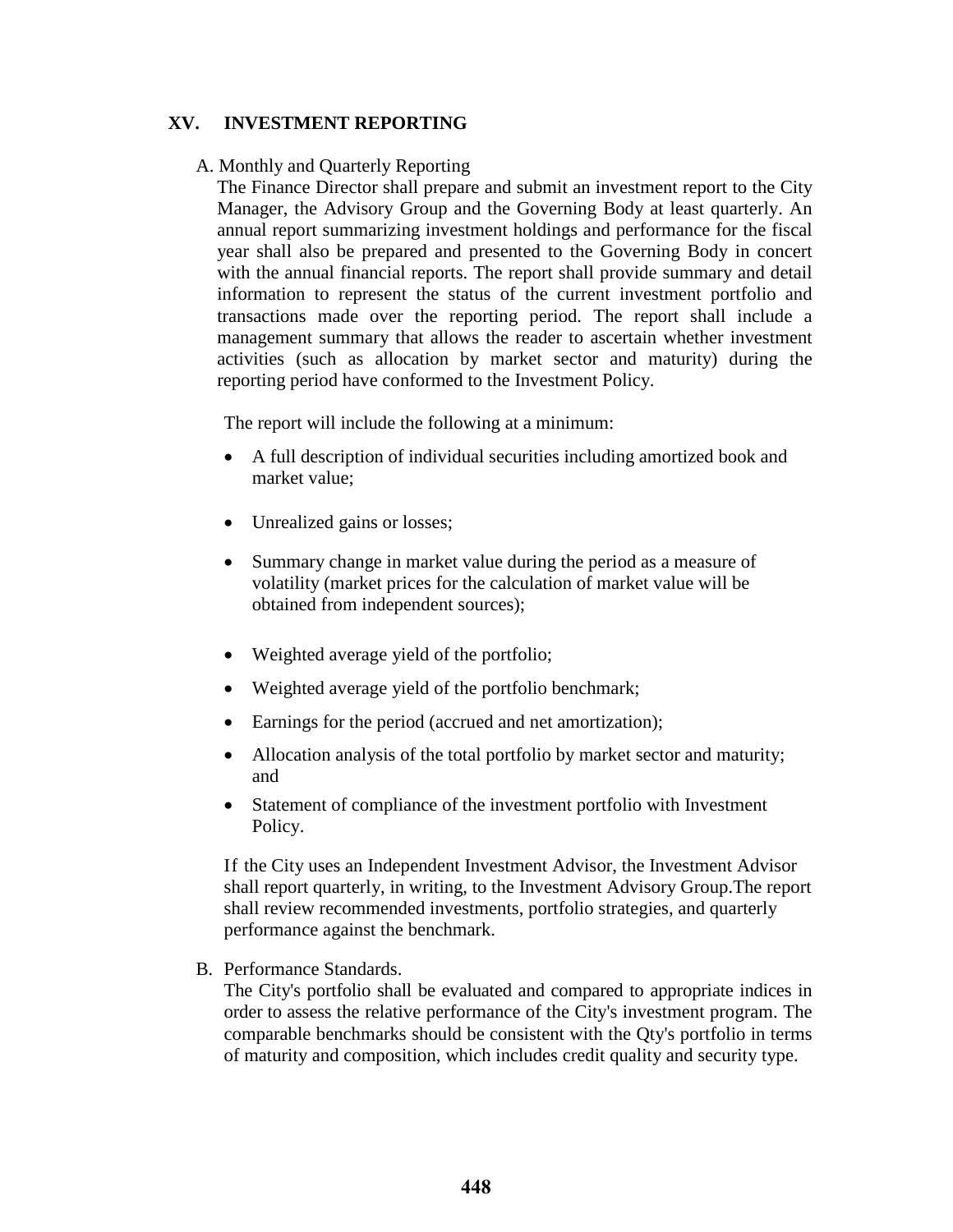### **XVI. POLICY APPROVAL**

 Governing Body. The resolution approving the Policy shall detail any and all The Investment Policy shall be reviewed by the Advisory Group once annually and reviewed and approved at least every three years by the changes made to the Policy as a result of the review.

APPROVED this 21 day of <u>March</u>, 2013.

matini amen James Babin, Acting City Manager